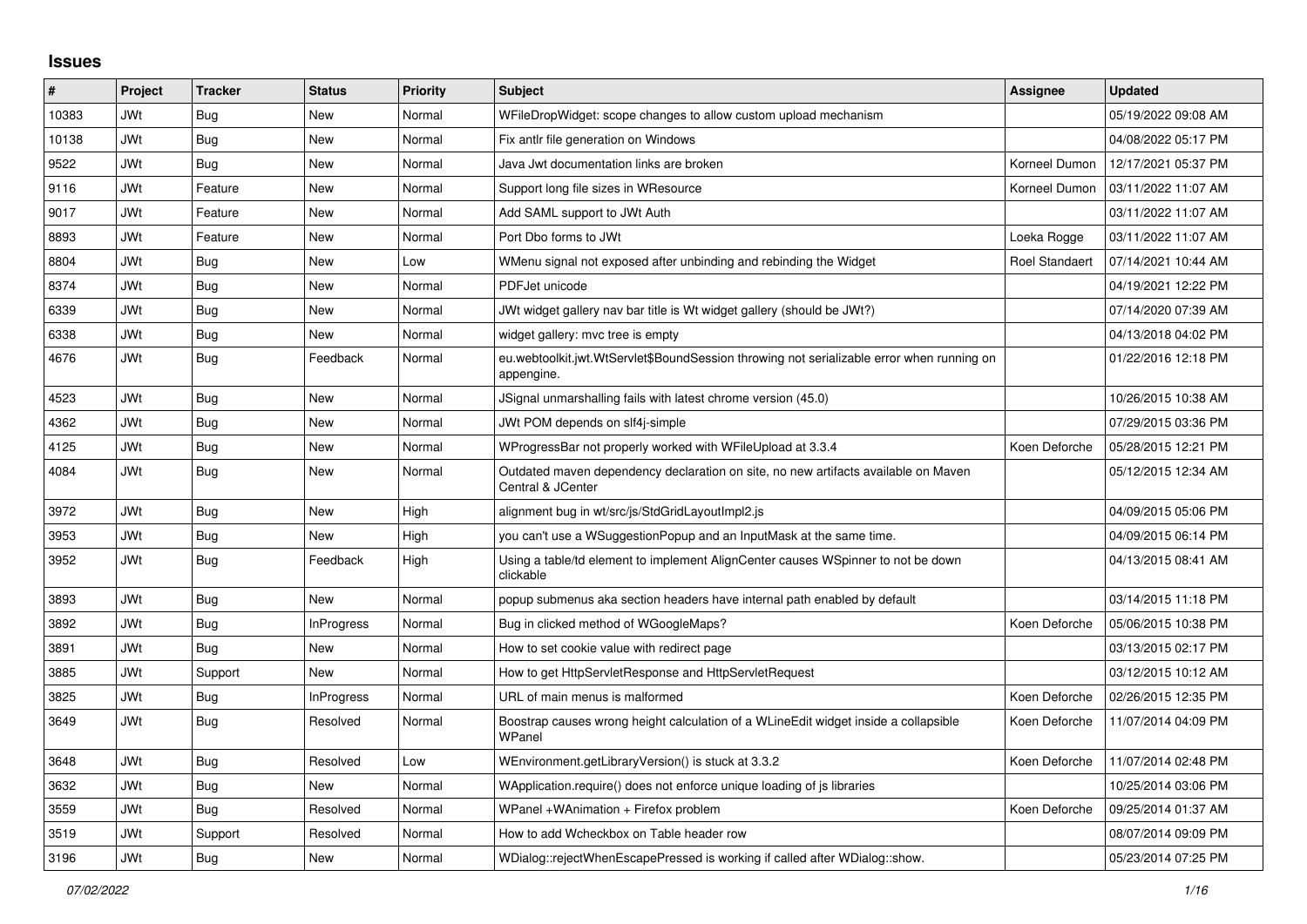| $\vert$ # | Project    | <b>Tracker</b> | <b>Status</b>     | Priority | Subject                                                                                                                               | <b>Assignee</b> | <b>Updated</b>      |
|-----------|------------|----------------|-------------------|----------|---------------------------------------------------------------------------------------------------------------------------------------|-----------------|---------------------|
| 3123      | JWt        | Support        | Resolved          | Normal   | Setup Jwt in Netbeans                                                                                                                 | Koen Deforche   | 06/11/2014 04:36 PM |
| 2823      | <b>JWt</b> | Support        | <b>New</b>        | Normal   | TableView Alignement                                                                                                                  |                 | 03/17/2014 01:05 PM |
| 2778      | JWt        | Feature        | Resolved          | Normal   | larger area for axis labels in 3D charts                                                                                              | Korneel Dumon   | 06/04/2014 04:54 PM |
| 2777      | <b>JWt</b> | Feature        | New               | Normal   | Allow more flexible use of DecimalFormatter in WAxis                                                                                  |                 | 03/07/2014 04:02 PM |
| 2774      | <b>JWt</b> | <b>Bug</b>     | <b>New</b>        | Normal   | Fields undergo validation even when they are disabled                                                                                 | Anonymous       | 03/07/2014 10:07 AM |
| 2584      | <b>JWt</b> | Bug            | New               | Normal   | WTableView does not show header tooltip                                                                                               | Koen Deforche   | 02/09/2014 09:37 PM |
| 2583      | JWt        | Feature        | New               | Normal   | WTableView is not refreshed after clear() if create in the constructor and not init - see<br>example (not sure if it is really a bug) |                 | 02/11/2014 12:15 PM |
| 2524      | <b>JWt</b> | Bug            | Feedback          | Normal   | slow open on firefox and ie                                                                                                           | Koen Deforche   | 12/27/2013 12:31 PM |
| 2517      | <b>JWt</b> | Feature        | <b>New</b>        | Normal   | Add websockets support                                                                                                                | Koen Deforche   | 12/16/2013 03:49 PM |
| 2319      | JWt        | Bug            | Feedback          | Normal   | progressive bootstrap error: unusable application state following enableAjax ()                                                       | Koen Deforche   | 10/21/2013 06:15 PM |
| 2318      | <b>JWt</b> | Feature        | Feedback          | Normal   | Members of eu webtoolkit jwt. Configuration should be protected, not private                                                          | Koen Deforche   | 10/15/2013 10:48 PM |
| 2100      | <b>JWt</b> | <b>Bug</b>     | New               | Normal   | Right-click on 3D chart causes unwanted interaction                                                                                   |                 | 10/14/2013 09:30 PM |
| 2088      | JWt        | <b>Bug</b>     | Feedback          | High     | Legend not visible for scatter and surface plots                                                                                      | Korneel Dumon   | 10/14/2013 09:30 PM |
| 2086      | <b>JWt</b> | <b>Bug</b>     | Resolved          | High     | No API to ignore values in bar chart series                                                                                           | Korneel Dumon   | 06/04/2014 04:53 PM |
| 2044      | JWt        | <b>Bug</b>     | Resolved          | High     | No API to set angles and zoom levels for 3D charts                                                                                    | Korneel Dumon   | 06/04/2014 04:51 PM |
| 2025      | <b>JWt</b> | <b>Bug</b>     | New               | High     | Dependency with VecMath 1.5.2 is missing                                                                                              | Koen Deforche   | 10/14/2013 09:34 PM |
| 1890      | <b>JWt</b> | <b>Bug</b>     | Feedback          | Normal   | Regression of animated WDialog                                                                                                        | Koen Deforche   | 10/16/2013 06:04 PM |
| 1836      | JWt        | Support        | Feedback          | Normal   | IOException on WebResponse.flush() when using animations                                                                              | Koen Deforche   | 10/14/2013 10:52 PM |
| 1605      | JWt        | Support        | Feedback          | Low      | Corporate Identity                                                                                                                    |                 | 12/16/2012 02:25 PM |
| 1469      | JWt        | <b>Bug</b>     | <b>InProgress</b> | Normal   | License issue                                                                                                                         | Wim Dumon       | 09/22/2013 11:04 AM |
| 1376      | <b>JWt</b> | <b>Bug</b>     | <b>InProgress</b> | Normal   | Documentation bug: boost::any() in WAbstractItemModel                                                                                 | Koen Deforche   | 10/23/2012 09:09 AM |
| 1298      | <b>JWt</b> | Support        | <b>New</b>        | Normal   | Hello World Example not working with UTF-8 characters on IE9                                                                          |                 | 10/14/2013 10:42 PM |
| 1272      | JWt        | Feature        | New               | High     | Custom data/label chart formatting (CHART-15)                                                                                         |                 | 04/27/2012 01:03 PM |
| 1271      | <b>JWt</b> | Feature        | New               | High     | Automatic axes margins (CHART-14)                                                                                                     |                 | 04/27/2012 01:02 PM |
| 1270      | JWt        | Feature        | <b>New</b>        | High     | Align chart grid on value (CHART-12)                                                                                                  |                 | 04/27/2012 12:59 PM |
| 1265      | JWt        | Feature        | New               | High     | Distinguish area's of a chart (CHART-1)                                                                                               |                 | 04/27/2012 12:53 PM |
| 1264      | JWt        | Feature        | New               | High     | Drag & drop Support for touch devices (DD-4)                                                                                          |                 | 04/27/2012 12:52 PM |
| 1263      | <b>JWt</b> | Feature        | New               | Normal   | Event handler for drag-in and drag-out (DD-3)                                                                                         |                 | 04/27/2012 12:52 PM |
| 1250      | <b>JWt</b> | <b>Bug</b>     | <b>InProgress</b> | Normal   | strange behaviour with drag and drop + changing widget parent                                                                         | Koen Deforche   | 07/06/2012 12:37 PM |
| 1226      | <b>JWt</b> | <b>Bug</b>     | Feedback          | Normal   | Some X-axis opions are ignored for category charts                                                                                    | Koen Deforche   | 04/11/2012 10:46 PM |
| 1181      | JWt        | Feature        | New               | Normal   | add animation to dialogs example                                                                                                      |                 | 03/09/2012 06:46 AM |
| 1080      | JWt        | Feature        | New               | Normal   | Drag & drop support on touch devices.                                                                                                 |                 | 12/02/2011 03:06 PM |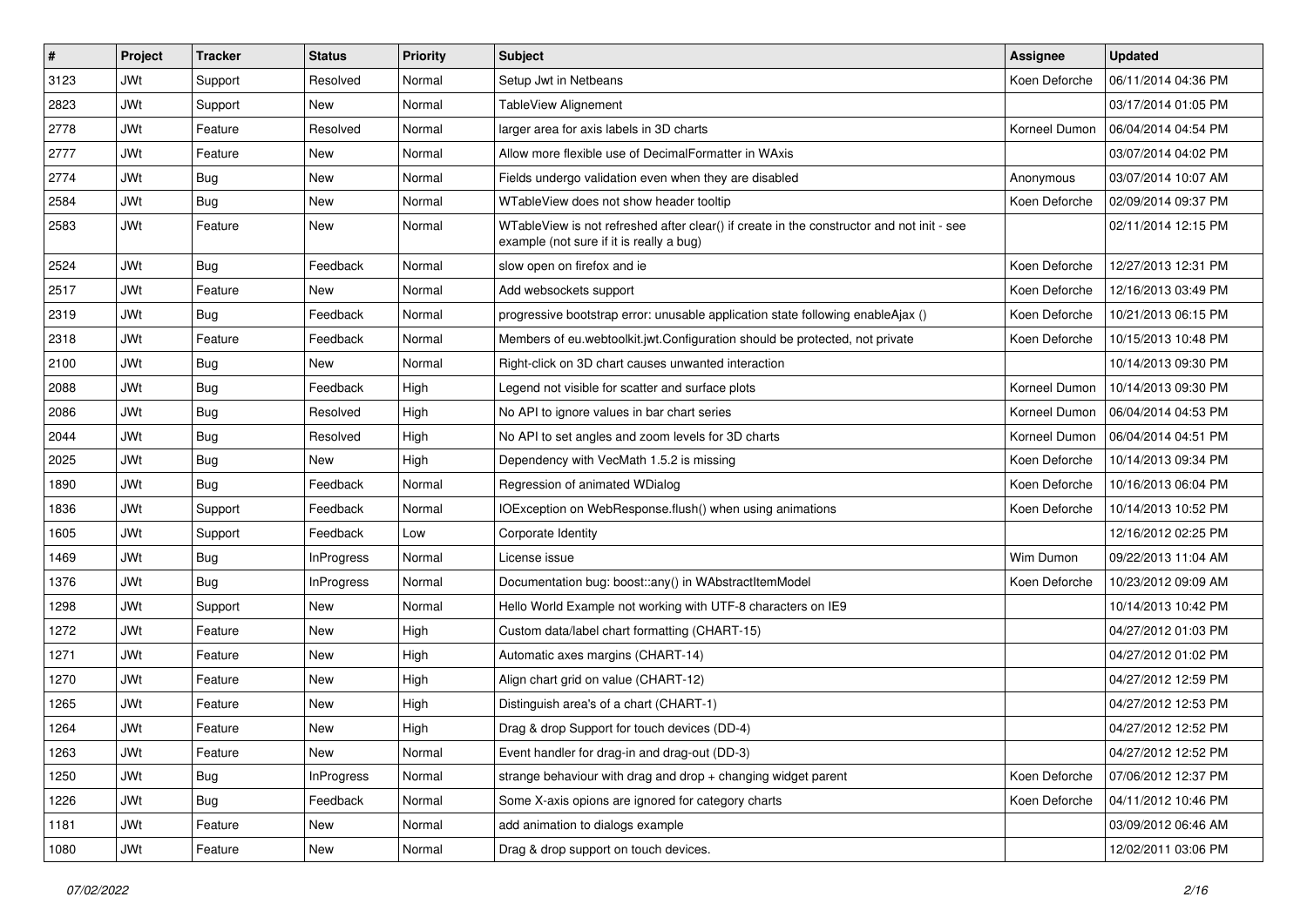| #     | Project    | <b>Tracker</b> | <b>Status</b>     | Priority | Subject                                                                                                       | <b>Assignee</b>       | <b>Updated</b>      |
|-------|------------|----------------|-------------------|----------|---------------------------------------------------------------------------------------------------------------|-----------------------|---------------------|
| 1065  | JWt        | <b>Bug</b>     | Feedback          | Normal   | WMessageBox.show problem in JWt SimpleChat example                                                            | Pieter Libin          | 11/23/2011 08:56 PM |
| 1047  | JWt        | Bug            | <b>InProgress</b> | Low      | WTextEdit. NullPointerException in 2nd rendering phase                                                        | Pieter Libin          | 11/23/2011 01:18 PM |
| 717   | JWt        | Feature        | <b>New</b>        | Normal   | add support for plural forms of nouns                                                                         |                       | 02/11/2011 12:28 PM |
| 584   | JWt        | <b>Bug</b>     | <b>InProgress</b> | Normal   | composer example: file upload is not concurrent                                                               | Koen Deforche         | 10/20/2011 03:28 PM |
| 462   | <b>JWt</b> | <b>Bug</b>     | <b>New</b>        | Normal   | WPopupMenu is broken                                                                                          | Pieter Libin          | 10/29/2010 02:16 PM |
| 457   | JWt        | Bug            | <b>InProgress</b> | Normal   | Drag & Drop - Bootstrap                                                                                       | Koen Deforche         | 08/23/2010 12:51 PM |
| 80    | <b>JWt</b> | Feature        | New               | Normal   | add advanced drag drop example                                                                                |                       | 08/26/2009 12:06 PM |
| 10586 | Wt         | Improvements   | <b>New</b>        | Normal   | <b>Revise WPanel</b>                                                                                          |                       | 07/01/2022 02:23 PM |
| 10578 | Wt         | Bug            | Review            | Normal   | WCalendar is not updated when changing a WDateEdit's validator                                                |                       | 06/30/2022 02:32 PM |
| 10566 | Wt         | Improvements   | New               | Normal   | Modernize CMake                                                                                               |                       | 06/28/2022 04:43 PM |
| 10543 | Wt         | <b>Bug</b>     | Resolved          | Normal   | Missing timeout default initialization in FixedSqlConnectionPool                                              | Steven Köhler         | 06/28/2022 12:29 PM |
| 10512 | Wt         | <b>Bug</b>     | <b>New</b>        | Normal   | After the model is reset, elements in WTreeView no longer respect the disabled status of<br>the view          |                       | 06/21/2022 01:22 PM |
| 10507 | Wt         | <b>Bug</b>     | New               | Normal   | Memory Leaks and Memory Access errors in WT 4.7.2                                                             |                       | 06/17/2022 01:09 PM |
| 10488 | Wt         | <b>Bug</b>     | Review            | Normal   | no more keepAlive sent after long polling error                                                               |                       | 06/14/2022 08:52 AM |
| 10485 | Wt         | <b>Bug</b>     | <b>New</b>        | Normal   | Cannot build on macos                                                                                         |                       | 06/13/2022 03:23 PM |
| 10483 | Wt         | Bug            | Resolved          | Normal   | Possible segmentation fault in WebSession during application creation                                         | Steven Köhler         | 06/28/2022 12:29 PM |
| 10482 | Wt         | Bug            | Resolved          | Normal   | Wt creates invalid HTML/CSS                                                                                   | Steven Köhler         | 06/28/2022 12:29 PM |
| 10395 | Wt         | Improvements   | New               | Low      | WPanel::setTitleBar(false) should probably call WPanel::setCollapsible(false)                                 |                       | 05/20/2022 11:59 AM |
| 10382 | Wt         | Improvements   | New               | Normal   | Allow different upload mechanism for WFileDropWidget                                                          |                       | 05/19/2022 08:51 AM |
| 10364 | Wt         | Feature        | <b>New</b>        | Normal   | WBootstrap5Theme: re-add support for collapsible WPanel?                                                      |                       | 05/16/2022 04:28 PM |
| 10362 | Wt         | Bug            | Resolved          | Normal   | WPanel::setCollapsed segfaults with WBootstrap5Theme                                                          | <b>Roel Standaert</b> | 06/28/2022 12:29 PM |
| 10356 | Wt         | Bug            | New               | Normal   | The "resizable" property of a WDialog cannot be reset                                                         |                       | 05/16/2022 01:59 PM |
| 10354 | Wt         | Support        | Feedback          | Normal   | WDateEdit\WDatePicker cast bug                                                                                |                       | 06/30/2022 12:26 PM |
| 10348 | Wt         | <b>Bug</b>     | Resolved          | Normal   | Postgres: reentrant statement use with bound parameters results in "Binding too many<br>parameters" exception | <b>Roel Standaert</b> | 06/28/2022 12:29 PM |
| 10341 | Wt         | Bug            | Resolved          | Normal   | JavaScript validators don't take input mask into account                                                      | <b>Roel Standaert</b> | 06/28/2022 12:29 PM |
| 10303 | Wt         | Improvements   | New               | Normal   | WTemplate: support extra args as attributes                                                                   |                       | 05/06/2022 09:09 PM |
| 10294 | Wt         | <b>Bug</b>     | New               | Normal   | Wt-auth-login using outdated css                                                                              |                       | 05/04/2022 09:51 PM |
| 10288 | Wt         | Bug            | New               | Normal   | Bootstrap5: widget manually stylized with only "btn" is being appended "btn btn-secondary"                    |                       | 05/03/2022 11:25 PM |
| 10254 | Wt         | Improvements   | Resolved          | Normal   | Remove Skia                                                                                                   | <b>Roel Standaert</b> | 05/11/2022 12:28 PM |
| 10248 | Wt         | Improvements   | Resolved          | Normal   | Bite the bullet and purge tabs from Wt source code                                                            | <b>Roel Standaert</b> | 05/30/2022 08:59 AM |
| 10238 | Wt         | <b>Bug</b>     | New               | Normal   | The tristate checkbox updates its state too late after being clicked                                          |                       | 04/25/2022 10:20 AM |
| 10211 | Wt         | <b>Bug</b>     | New               | Normal   | The order of states when clicking the tristate checkbox is wrong initially                                    |                       | 04/20/2022 03:17 PM |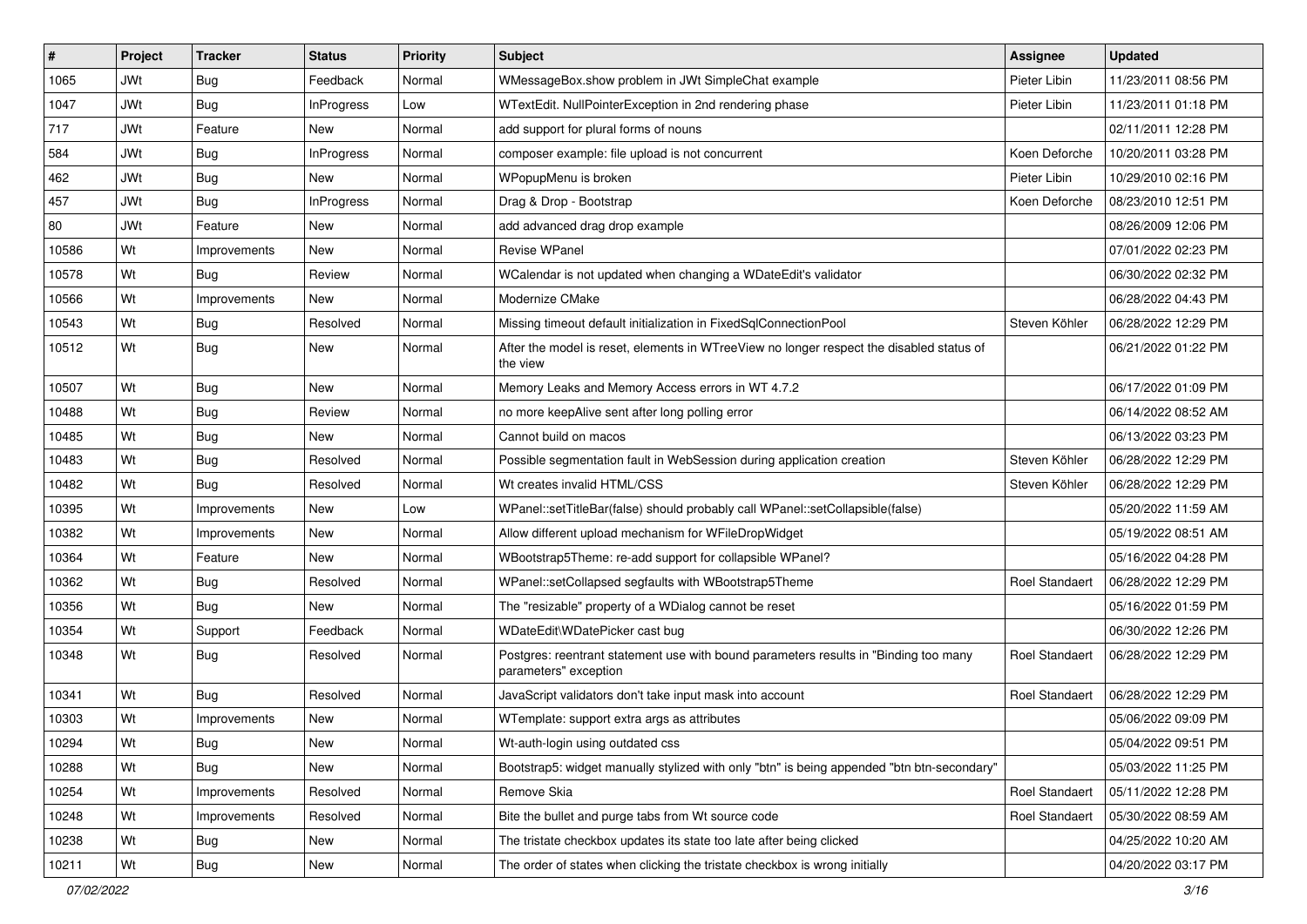| $\vert$ # | Project | <b>Tracker</b> | <b>Status</b>     | Priority | Subject                                                                                           | <b>Assignee</b>       | <b>Updated</b>      |
|-----------|---------|----------------|-------------------|----------|---------------------------------------------------------------------------------------------------|-----------------------|---------------------|
| 10196     | Wt      | <b>Bug</b>     | New               | Normal   | doJavaScript() unexpected behavior                                                                |                       | 04/19/2022 04:47 PM |
| 10179     | Wt      | Bug            | New               | Normal   | Bootstrap 5: incorrect style classes set in drop down menus                                       |                       | 04/14/2022 09:24 PM |
| 10137     | Wt      | Improvements   | New               | Normal   | Uncaught exceptions in handleRequest crash the application                                        |                       | 04/08/2022 11:59 AM |
| 10136     | Wt      | <b>Bug</b>     | New               | Normal   | WebRenderer::serveError leaks error details to end user                                           |                       | 04/08/2022 11:33 AM |
| 10020     | Wt      | Bug            | New               | Normal   | Questionable setOverflow(Overflow::Hidden) in WStackedWidget (bootstrap5)                         |                       | 03/28/2022 02:07 PM |
| 10019     | Wt      | <b>Bug</b>     | Resolved          | Normal   | Follow up issue for issue #9922: Empty server pushes are not properly discarded                   | <b>Roel Standaert</b> | 05/11/2022 12:28 PM |
| 9939      | Wt      | Feature        | New               | Normal   | Consider exposing configuration as an API                                                         |                       | 03/16/2022 07:53 AM |
| 9938      | Wt      | Bug            | Review            | Normal   | Close button not displayed correctly in dialog in Bootstrap 5                                     |                       | 03/24/2022 08:58 AM |
| 9923      | Wt      | Bug            | Review            | Normal   | WFileDropWidget dropcover style added while not accepting drops                                   |                       | 03/22/2022 02:56 PM |
| 9881      | Wt      | Support        | New               | Normal   | Using bootstrap 5                                                                                 |                       | 03/07/2022 04:32 PM |
| 9864      | Wt      | <b>Bug</b>     | New               | Normal   | Wt::Signal doesn't properly bind to function object with 4 or more arguments                      |                       | 03/04/2022 12:06 PM |
| 9861      | Wt      | Feature        | Resolved          | Normal   | Build wtwithgt with Qt 6                                                                          | <b>Roel Standaert</b> | 06/28/2022 04:52 PM |
| 9836      | Wt      | Support        | New               | Normal   | WLineEdit font_size                                                                               |                       | 03/01/2022 10:06 PM |
| 9811      | Wt      | Bug            | New               | Normal   | Run problem                                                                                       |                       | 03/07/2022 10:23 PM |
| 9745      | Wt      | Feature        | New               | Normal   | Dbo: LRU prepared statement cache                                                                 |                       | 02/14/2022 04:53 PM |
| 9728      | Wt      | Bug            | New               | Normal   | WSuggestionPopup may be truncated by parent widget if the parent has vertical scrollbar           |                       | 02/08/2022 02:32 PM |
| 9725      | Wt      | Feature        | New               | Normal   | Add manual multi-threading support                                                                |                       | 02/08/2022 11:08 PM |
| 9719      | Wt      | Bug            | Resolved          | Normal   | Wt AxisSliderWidget view port is no longer sync with the Chart                                    | Apivan<br>Tuntakurn   | 06/28/2022 12:29 PM |
| 9700      | Wt      | Support        | New               | Normal   | Log Y-Axis on WCartesianChart not displaying expected tick labels                                 |                       | 02/04/2022 02:18 PM |
| 9689      | Wt      | Bug            | New               | High     | Auth::RegisterWidget not usable on Mobile                                                         |                       | 02/01/2022 10:14 AM |
| 9678      | Wt      | Bug            | New               | Normal   | Crash in Wt::Dbo if we clear a collection and add an item.                                        |                       | 02/10/2022 10:40 AM |
| 9644      | Wt      | Bug            | New               | Normal   | Chart legend formatting                                                                           |                       | 01/24/2022 12:52 PM |
| 9622      | Wt      | <b>Bug</b>     | New               | Normal   | Wrong positioning of the WPopupMenu                                                               |                       | 01/17/2022 02:57 PM |
| 9615      | Wt      | <b>Bug</b>     | New               | Normal   | Missing handling of drop event in WAbstractProxyModel and WStandardItemModel                      |                       | 01/13/2022 01:48 PM |
| 9596      | Wt      | Bug            | <b>InProgress</b> | Normal   | Possible regression with Wt Dbo floating-point precision (Postgres backend)                       | Roel Standaert        | 03/10/2022 03:23 PM |
| 9595      | Wt      | Bug            | <b>InProgress</b> | Normal   | Consider improvements to Wt Dbo floating-point round-trip/precision (Postgres backend)            | Roel Standaert        | 03/10/2022 03:24 PM |
| 9590      | Wt      | <b>Bug</b>     | New               | Low      | Panel header looses "panel-heading" class if titleBarWidget is created manually                   |                       | 01/07/2022 06:18 PM |
| 9589      | Wt      | <b>Bug</b>     | New               | Normal   | Wt does not always show the indicator between the rows if dropping on an item is also<br>allowed. |                       | 01/25/2022 03:19 PM |
| 9570      | Wt      | Improvements   | <b>New</b>        | Low      | Remove uses of WT CXX14 and WT CXX14ONLY                                                          |                       | 03/10/2022 11:02 AM |
| 9556      | Wt      | <b>Bug</b>     | New               | Normal   | Cannot hide widgets with bootstrap5 d-* classes                                                   |                       | 01/01/2022 09:25 PM |
| 9506      | Wt      | <b>Bug</b>     | New               | Normal   | Cannot move callbacks                                                                             |                       | 12/15/2021 06:02 PM |
| 9493      | Wt      | Feature        | New               | Normal   | Make Wt bindable                                                                                  |                       | 12/14/2021 09:28 PM |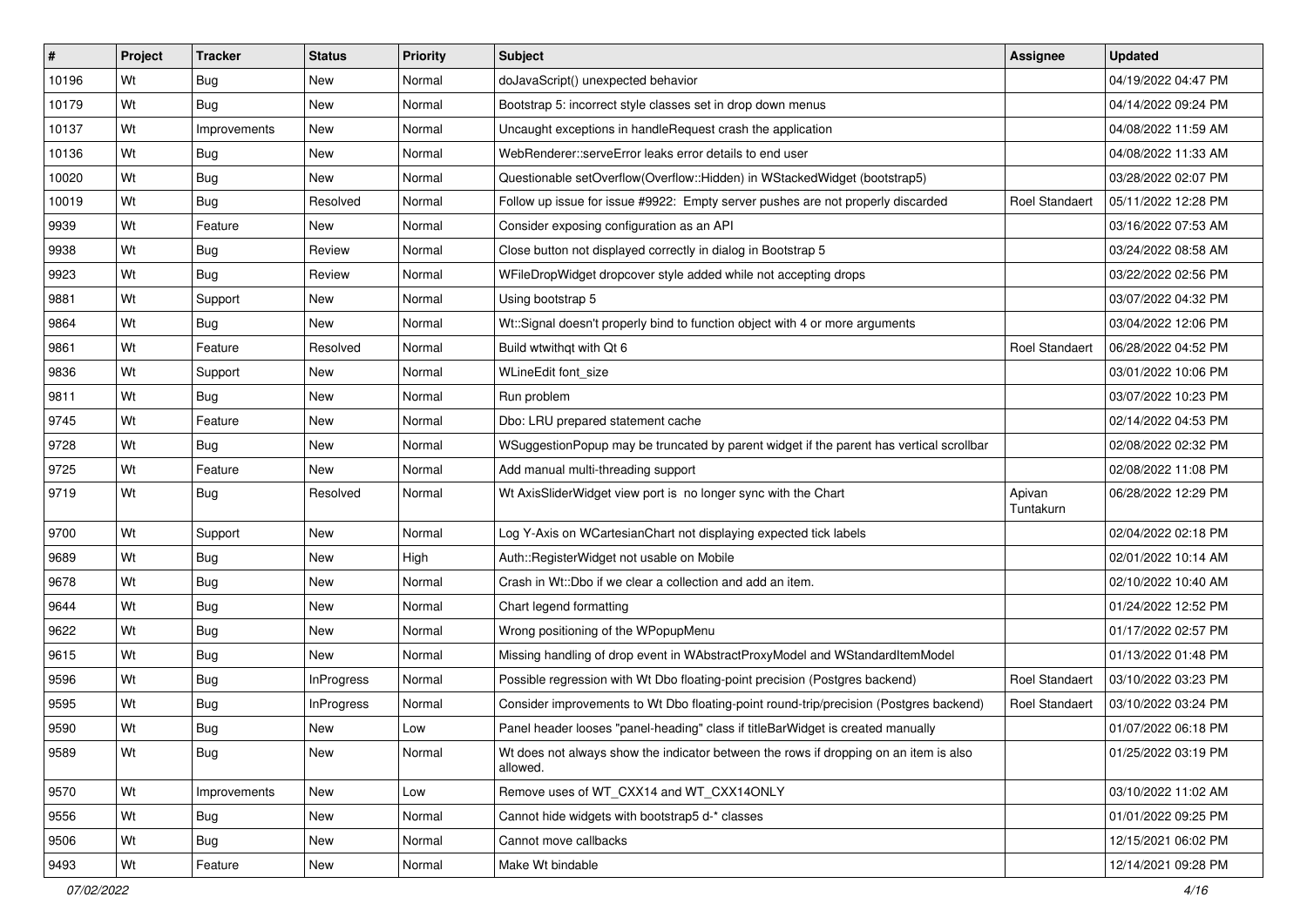| #    | Project | <b>Tracker</b> | <b>Status</b>     | <b>Priority</b> | Subject                                                                            | <b>Assignee</b> | <b>Updated</b>      |
|------|---------|----------------|-------------------|-----------------|------------------------------------------------------------------------------------|-----------------|---------------------|
| 9467 | Wt      | Support        | New               | Normal          | Loading background                                                                 |                 | 12/08/2021 03:29 PM |
| 9442 | Wt      | Feature        | Review            | Normal          | Wt::Dbo::Query suggestions                                                         |                 | 03/10/2022 02:57 PM |
| 9422 | Wt      | <b>Bug</b>     | New               | Normal          | Probable bug in Chart Axis                                                         |                 | 12/01/2021 02:47 AM |
| 9421 | Wt      | Support        | <b>New</b>        | Normal          | WGoogleMap addlconMarker                                                           |                 | 12/08/2021 03:35 PM |
| 9350 | Wt      | Improvements   | <b>New</b>        | Normal          | Allow for customization of Bootstrap 5 theme                                       |                 | 03/10/2022 03:22 PM |
| 9348 | Wt      | Feature        | New               | Low             | Using Wt for Progressive Web App (PWA) with offline capabilities                   |                 | 11/17/2021 07:07 PM |
| 9343 | Wt      | Improvements   | New               | Normal          | (How to) Add switch widget to Wt                                                   |                 | 11/16/2021 02:57 PM |
| 9328 | Wt      | <b>Bug</b>     | Review            | Normal          | Strange XHTML ToolTip positioning                                                  |                 | 03/10/2022 03:35 PM |
| 9295 | Wt      | <b>Bug</b>     | <b>New</b>        | Normal          | Wt::WMenuItem SetIcon not working                                                  |                 | 11/30/2021 11:27 AM |
| 9289 | Wt      | Bug            | New               | High            | <b>Partitioned Tables</b>                                                          |                 | 11/04/2021 11:45 PM |
| 9284 | Wt      | <b>Bug</b>     | New               | Normal          | WTableView does not layout correctly when inside a WTabWidget                      |                 | 03/09/2022 03:49 PM |
| 9265 | Wt      | <b>Bug</b>     | New               | Normal          | WBorderLayout documentation error                                                  |                 | 03/10/2022 03:23 PM |
| 9252 | Wt      | Bug            | <b>New</b>        | Normal          | Deprecated message in FontSupportPang.C build                                      | Koen Deforche   | 10/24/2021 05:57 PM |
| 9241 | Wt      | Improvements   | New               | Normal          | Support multiple Reply-To addresses inside Wt::Mail::Message                       |                 | 10/20/2021 04:38 PM |
| 9223 | Wt      | Bug            | <b>New</b>        | Immediate       | dropDownButton of SplitButton is in new line if put in layout                      |                 | 12/15/2021 10:02 PM |
| 9207 | Wt      | Improvements   | New               | Normal          | Follow up on Bootstrap 5 theme                                                     |                 | 03/10/2022 03:25 PM |
| 9174 | Wt      | Bug            | <b>New</b>        | Immediate       | setLayoutSizeAware blocks setOverflow(Auto)                                        |                 | 12/15/2021 10:01 PM |
| 9115 | Wt      | Improvements   | <b>New</b>        | Normal          | Set the version in WBootstrapTheme C'tor                                           |                 | 10/11/2021 06:09 PM |
| 9107 | Wt      | Improvements   | New               | Normal          | New overloaded C'tor for Wt::Auth::PasswordVerifier                                |                 | 09/27/2021 06:23 PM |
| 9106 | Wt      | Bug            | <b>InProgress</b> | Normal          | Wt with websockets can leak WebRequests and file descriptors at session exit       | Korneel Dumon   | 03/10/2022 04:34 PM |
| 9088 | Wt      | <b>Bug</b>     | New               | Normal          | Http::Message copy assignment missing                                              |                 | 09/22/2021 11:10 AM |
| 9078 | Wt      | <b>Bug</b>     | <b>New</b>        | Normal          | MySql backend c'tor dbhost parameter is passed by value instead of reference.      |                 | 09/20/2021 06:36 PM |
| 9076 | Wt      | Bug            | Review            | Normal          | Opening popup (calendar) of Wt::WDateEdit fails in Widgetset mode on first render. |                 | 03/10/2022 04:32 PM |
| 9067 | Wt      | Support        | New               | Immediate       | SetCookie age                                                                      | Koen Deforche   | 09/15/2021 02:19 PM |
| 9063 | Wt      | Feature        | New               | Normal          | ClickHouse DBO Backend                                                             |                 | 09/14/2021 12:29 PM |
| 9055 | Wt      | <b>Bug</b>     | <b>New</b>        | Normal          | DB2 support                                                                        |                 | 09/09/2021 04:43 PM |
| 9046 | Wt      | Improvements   | New               | Normal          | WServer::post() and strand                                                         |                 | 09/08/2021 01:52 AM |
| 9039 | Wt      | <b>Bug</b>     | New               | Normal          | Wt::WDateTime::toLocalDateTime not working                                         |                 | 09/17/2021 12:13 PM |
| 8821 | Wt      | <b>Bug</b>     | New               | Low             | Collapsed Disabled WPanel is not recognisable to be disabled                       |                 | 07/17/2021 02:11 AM |
| 8801 | Wt      | Improvements   | <b>InProgress</b> | Normal          | Adopt a policy for the minimum version of main dependencies                        | Roel Standaert  | 03/10/2022 03:24 PM |
| 8781 | Wt      | Improvements   | New               | Normal          | Document that the unload event is not guaranteed                                   |                 | 03/10/2022 03:25 PM |
| 8760 | Wt      | Bug            | Review            | Normal          | Wt::Auth: resend activation mail                                                   |                 | 03/10/2022 03:20 PM |
| 8759 | Wt      | Feature        | <b>InProgress</b> | Normal          | Add a WDateTimeEdit                                                                |                 | 03/10/2022 03:30 PM |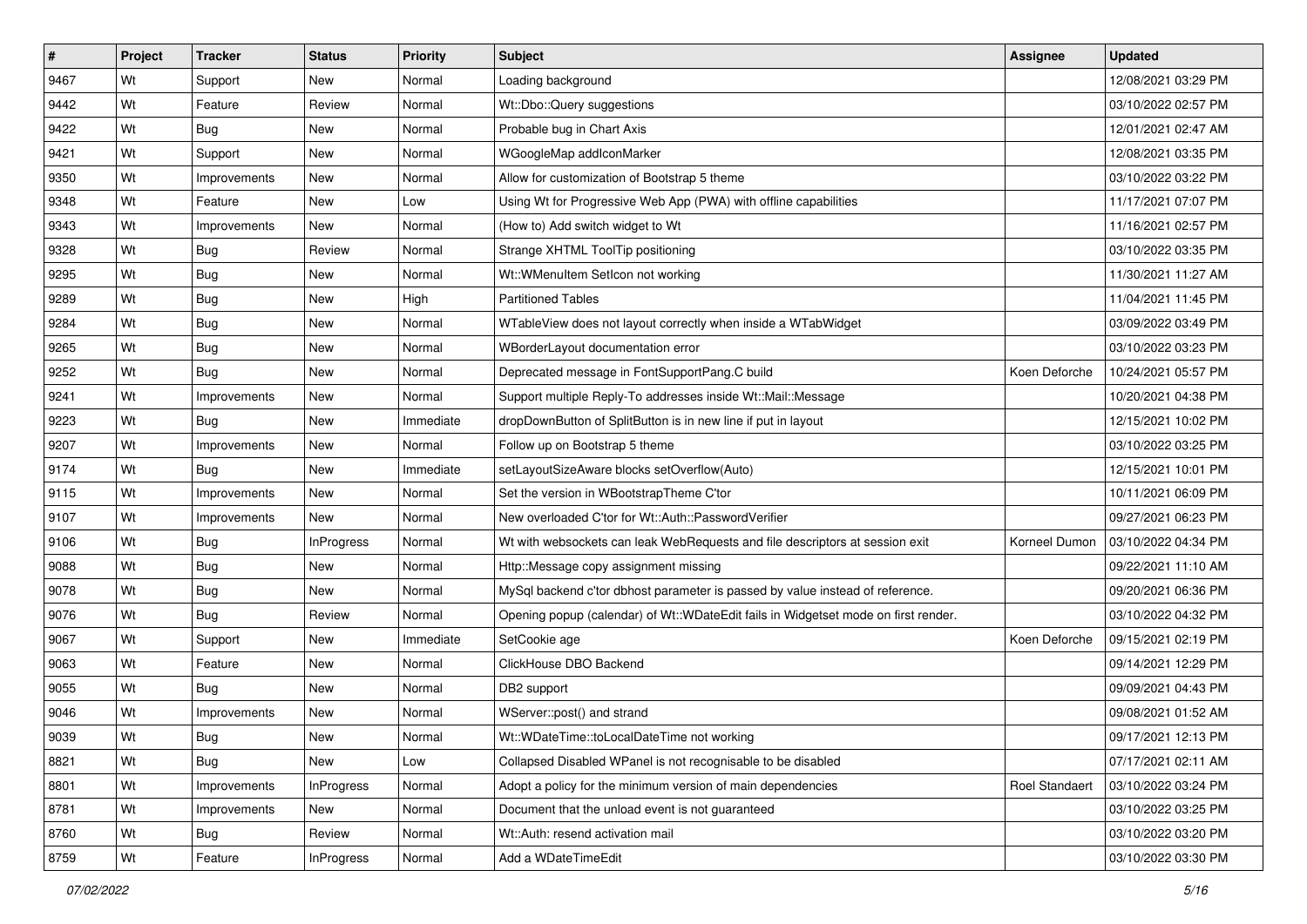| #    | Project | <b>Tracker</b> | <b>Status</b>     | Priority  | Subject                                                                                               | <b>Assignee</b> | <b>Updated</b>                          |
|------|---------|----------------|-------------------|-----------|-------------------------------------------------------------------------------------------------------|-----------------|-----------------------------------------|
| 8757 | Wt      | Improvements   | New               | Normal    | Setting position of WDialog                                                                           |                 | 07/01/2021 10:02 AM                     |
| 8732 | Wt      | Support        | New               | Normal    | Continuous Plotting of Live data on WCartesianChart                                                   | Korneel Dumon   | 07/06/2021 05:38 PM                     |
| 8730 | Wt      | <b>Bug</b>     | New               | Normal    | Unexpected "order by (SELECT NULL)" when setting a limit                                              |                 | 07/08/2021 01:18 PM                     |
| 8718 | Wt      | Support        | New               | Normal    | About Wt.WT.updateDelay                                                                               |                 | 07/06/2021 05:18 PM                     |
| 8714 | Wt      | <b>Bug</b>     | <b>New</b>        | Normal    | Security bug: WAnchor should set rel="noopener" when opening a link that opens in a new<br>window     |                 | 06/20/2021 07:36 PM                     |
| 8711 | Wt      | Support        | New               | Normal    | Loading Y-axis values on moving Live 2D graph using WCartesianChart                                   |                 | 06/18/2021 05:15 PM                     |
| 8707 | Wt      | Support        | New               | Normal    | How to upload a file with javascript?                                                                 |                 | 08/21/2021 11:14 PM                     |
| 8660 | Wt      | Improvements   | New               | Normal    | Make redirect the default OAuth method?                                                               |                 | 03/10/2022 03:26 PM                     |
| 8630 | Wt      | Feature        | <b>New</b>        | Normal    | Update DB                                                                                             |                 | 06/03/2021 11:09 AM                     |
| 8629 | Wt      | Improvements   | New               | Normal    | Change JavaScript minifier                                                                            |                 | 06/03/2021 10:25 AM                     |
| 8620 | Wt      | Feature        | New               | Normal    | Consider improvements to the API to prevent bugs like issue #7669                                     |                 | 06/02/2021 09:43 PM                     |
| 8608 | Wt      | Support        | New               | Normal    | Wt::Dbo: how to avoid creation of prepared statements?                                                |                 | 06/01/2021 12:42 PM                     |
| 8603 | Wt      | Support        | New               | Normal    | WTreeTable as widget does not render correctly                                                        |                 | Dimitrios Sideris   05/29/2021 03:26 PM |
| 8602 | Wt      | Bug            | New               | Normal    | No changed() signal when toggling a check box programmatically                                        |                 | 03/10/2022 03:27 PM                     |
| 8576 | Wt      | Support        | New               | Urgent    | wt application using wthttpd that is currently suffering a DDOS attack                                |                 | 05/25/2021 10:57 AM                     |
| 8544 | Wt      | <b>Bug</b>     | New               | Normal    | WFileUpload : uploaded signal never called                                                            |                 | 05/21/2021 10:43 AM                     |
| 8526 | Wt      | Support        | New               | Normal    | Widget example code for Constellation plot                                                            |                 | 05/19/2021 10:20 AM                     |
| 8508 | Wt      | Feature        | New               | Normal    | Use C++20's time zone support in std::chrono by default if supported.                                 | ruben kindt     | 09/03/2021 03:51 PM                     |
| 8458 | Wt      | Feature        | New               | Normal    | WKeyEvent don't give access to JavaScriptEvent jsEvent_on wt4                                         |                 | 05/21/2021 11:24 AM                     |
| 8434 | Wt      | Support        | New               | Normal    | The best IDE and compiler C++ for Wt development on Ubuntu                                            |                 | 05/03/2021 11:37 AM                     |
| 8416 | Wt      | Bug            | New               | Normal    | Wt crashes in ~Configuration                                                                          |                 | 04/28/2021 03:25 PM                     |
| 8378 | Wt      | Bug            | <b>InProgress</b> | Normal    | WStandardItemModel::sort doesn't work when the items are created lazily.                              |                 | 04/27/2021 09:00 PM                     |
| 8366 | Wt      | <b>Bug</b>     | Feedback          | Normal    | Auth widget needs reload                                                                              |                 | 06/10/2021 08:43 AM                     |
| 8344 | Wt      | Bug            | New               | Low       | Missing reference in WComboBox::setModel() argument                                                   |                 | 04/14/2021 02:10 PM                     |
| 8332 | Wt      | Bug            | New               | Normal    | Cannot compile wt 4.5.0 on raspbian                                                                   |                 | 04/12/2021 08:07 PM                     |
| 8321 | Wt      | Feature        | New               | Normal    | Consider WResource::setChanged enhancement to invalidate stale WResource links                        |                 | 04/08/2021 05:37 PM                     |
| 8295 | Wt      | Feature        | New               | Normal    | Improve handling of WStringListModel methods insertString and addString                               |                 | 03/31/2021 12:17 AM                     |
| 8287 | Wt      | Feature        | New               | Normal    | Support Listening on UNIX Socket for HTTP Server.                                                     |                 | 03/27/2021 11:21 PM                     |
| 8278 | Wt      | Support        | New               | Normal    | Invisible widget                                                                                      |                 | 03/31/2021 12:50 PM                     |
| 8264 | Wt      | <b>Bug</b>     | New               | Immediate | SetLocal changes combobox selection                                                                   | Koen Deforche   | 03/24/2021 07:54 AM                     |
| 8213 | Wt      | <b>Bug</b>     | New               | Normal    | The result of the function WTreeView::scrollTo is wrong if any parent of the element is<br>collapsed. |                 | 03/17/2021 03:38 PM                     |
| 8201 | Wt      | <b>Bug</b>     | New               | Normal    | Buy Here Pay Here Dealership We Can Help Auto Chicago                                                 |                 | 03/12/2021 09:00 PM                     |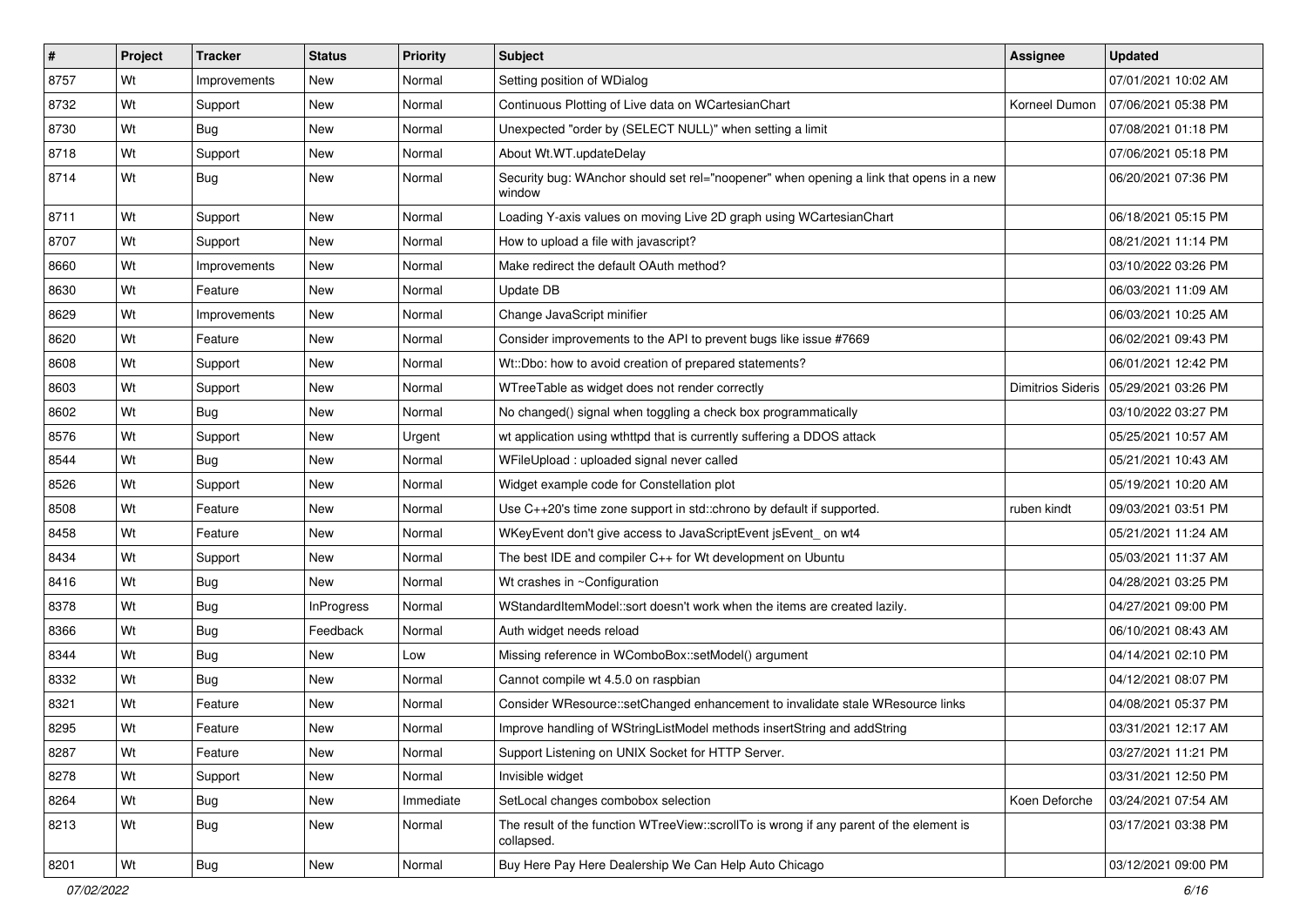| #    | Project | <b>Tracker</b>   | <b>Status</b> | Priority | Subject                                                                                                                           | <b>Assignee</b> | <b>Updated</b>      |
|------|---------|------------------|---------------|----------|-----------------------------------------------------------------------------------------------------------------------------------|-----------------|---------------------|
| 8200 | Wt      | Support          | New           | Normal   | Question: WText inline image without UnsafeXHTML?                                                                                 |                 | 03/25/2021 12:14 PM |
| 8193 | Wt      | Bug              | New           | Normal   | WTableView headers layout broken without JS                                                                                       |                 | 03/11/2021 10:21 AM |
| 8158 | Wt      | Support          | New           | Normal   | WT application initialization in HTML file                                                                                        |                 | 03/02/2021 05:48 AM |
| 8157 | Wt      | Bug              | New           | Normal   | Message box initiated in embedded widget can't show icon                                                                          |                 | 02/27/2021 06:37 AM |
| 8156 | Wt      | Bug              | New           | Normal   | X-Frame-Option=SAMEORIGIN doesn't let my application be visualized inside iframe                                                  |                 | 10/20/2021 11:36 AM |
| 8151 | Wt      | Support          | New           | Normal   | <b>XMLHttpRequest error</b>                                                                                                       |                 | 03/02/2021 09:06 AM |
| 8136 | Wt      | Bug              | New           | High     | Session Timeout because of chromes "Throttle Javascript timers in background."                                                    |                 | 02/25/2021 10:08 AM |
| 8108 | Wt      | Support          | New           | Normal   | Embedded widget                                                                                                                   |                 | 02/26/2021 05:26 AM |
| 8093 | Wt      | <b>Bug</b>       | New           | Normal   | WCartesianChart portrait size do not show the bottom axis.                                                                        |                 | 02/18/2021 10:22 AM |
| 8051 | Wt      | Bug              | <b>New</b>    | High     | WCartesianChart bad styled pdf print                                                                                              |                 | 03/10/2021 02:46 PM |
| 8005 | Wt      | Feature          | New           | Normal   | Custom Query in DBO                                                                                                               | Korneel Dumon   | 01/28/2021 10:18 AM |
| 8002 | Wt      | Bug              | New           | Normal   | WServer shutting down when setting breakpoint in XCode                                                                            |                 | 01/28/2021 08:26 AM |
| 8000 | Wt      | Feature          | New           | Normal   | Use XML parser for WTemplate rendering instead of simple text subsitution                                                         |                 | 02/04/2021 05:32 PM |
| 7992 | Wt      | Feature          | New           | Normal   | Ability to get/set image encoding or implementation dependent properties for<br>WRasterImage?                                     |                 | 01/20/2021 03:54 PM |
| 7986 | Wt      | Feature          | <b>New</b>    | Normal   | Consider optimizing updates by only changing changed form values?                                                                 | ruben kindt     | 09/14/2021 09:45 AM |
| 7976 | Wt      | Support          | New           | Normal   | WAbstractItemView and Drag and Drop                                                                                               |                 | 01/19/2021 11:52 AM |
| 7974 | Wt      | Bug              | New           | Normal   | WPopupMenu gets cut off at layout-boundaries/scrollbars                                                                           |                 | 01/24/2022 03:37 PM |
| 7970 | Wt      | <b>Bug</b>       | New           | Normal   | wthttp server may terminate after uncaught exception                                                                              |                 | 01/11/2021 08:43 PM |
| 7958 | Wt      | <b>Bug</b>       | New           | Normal   | When progressive bootstrap is enabled, setting a WContainerWidget's tag name to "form"<br>causes it to be skipped in the DOM tree |                 | 01/06/2021 02:19 PM |
| 7943 | Wt      | Feature          | New           | Normal   | std::string_view support                                                                                                          |                 | 09/14/2021 12:43 PM |
| 7937 | Wt      | Support          | Feedback      | Normal   | Installing Wt on Windows with MSYS2                                                                                               |                 | 12/27/2020 02:55 PM |
| 7917 | Wt      | Bug              | New           | Normal   | Wt internal error; code: undefined, description: Cannot read property 'ClassName' of null                                         |                 | 12/15/2020 02:23 PM |
| 7915 | Wt      | Bug              | New           | Normal   | memory leak in WCartesianChart (wt3.7.0)                                                                                          |                 | 12/15/2020 03:14 PM |
| 7910 | Wt      | Support          | New           | Low      | Pointing to CSS file : absolute path is ignored                                                                                   |                 | 12/12/2020 08:51 PM |
| 7903 | Wt      | <b>Bug</b>       | New           | Normal   | Drag and drop between two views can throw.                                                                                        |                 | 12/08/2020 08:23 AM |
| 7898 | Wt      | Bug              | New           | Low      | Thread sanitizer reports race on JSlot::nextFid_ (and will likely report one in WObject as<br>well: nextObjId_)                   |                 | 12/07/2020 03:39 PM |
| 7897 | Wt      | Bug              | <b>New</b>    | Normal   | Log axis scale maps value 0 to minimum of axis                                                                                    |                 | 12/07/2020 01:21 PM |
| 7894 | Wt      | Feature          | New           | Normal   | Add more HTML5 input types                                                                                                        |                 | 12/07/2020 01:32 PM |
| 7890 | Wt      | Support          | New           | Normal   | WTreeView and Drag and Drop                                                                                                       |                 | 12/04/2020 11:12 AM |
| 7888 | Wt      | <b>Bug</b>       | New           | Normal   | WStringListModel::setItemData works not correct                                                                                   |                 | 12/03/2020 03:26 PM |
| 7881 | Wt      | <sub>I</sub> Bug | New           | Normal   | Modal dialog, which should be inaccessible in parallel, is getting nested                                                         |                 | 01/05/2021 05:58 PM |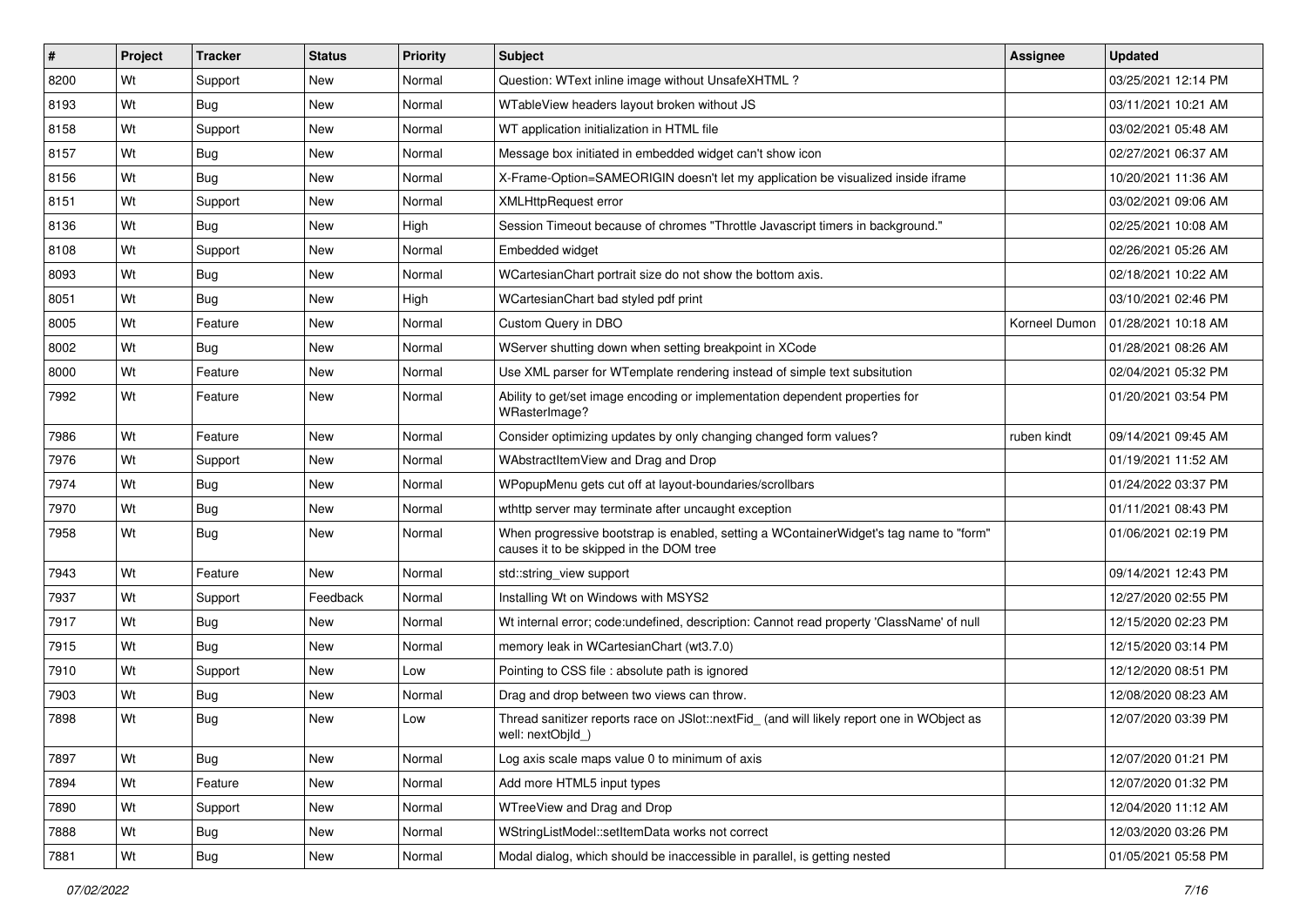| #    | Project | <b>Tracker</b> | <b>Status</b>     | Priority | Subject                                                                                                        | <b>Assignee</b> | <b>Updated</b>      |
|------|---------|----------------|-------------------|----------|----------------------------------------------------------------------------------------------------------------|-----------------|---------------------|
| 7871 | Wt      | <b>Bug</b>     | New               | Normal   | stuck "Loading" indication                                                                                     |                 | 11/24/2020 10:38 PM |
| 7856 | Wt      | Bug            | New               | Normal   | Native WSIider not working on progressive bootstrap                                                            |                 | 11/13/2020 10:34 AM |
| 7814 | Wt      | Feature        | Review            | Normal   | Consider supporting SameSite attribute on cookies                                                              |                 | 03/10/2022 03:32 PM |
| 7810 | Wt      | Bug            | New               | Normal   | measureText() not accurate                                                                                     |                 | 10/31/2020 07:09 PM |
| 7800 | Wt      | Bug            | New               | Normal   | WCartesianChart renders barseries over axis                                                                    |                 | 12/03/2020 02:59 PM |
| 7794 | Wt      | <b>Bug</b>     | New               | Normal   | WProgressBar can generate invalid HTML code.                                                                   |                 | 10/22/2020 03:21 PM |
| 7790 | Wt      | Bug            | New               | Normal   | WidentityProxyModel does not forward a call of sort method to the source model.                                |                 | 10/20/2020 04:11 PM |
| 7788 | Wt      | Bug            | New               | Normal   | Signal with big string does not trigger the fallback function                                                  |                 | 10/30/2020 09:52 AM |
| 7787 | Wt      | <b>Bug</b>     | New               | Normal   | WContainer setLayout calls overriden clear()                                                                   |                 | 10/17/2020 05:14 PM |
| 7786 | Wt      | Feature        | New               | Normal   | WStandardItemModel::insertRow returns void instead of WStandardItem*                                           |                 | 10/21/2020 12:44 PM |
| 7785 | Wt      | Feature        | New               | Normal   | "key" property support                                                                                         |                 | 10/16/2020 04:31 PM |
| 7769 | Wt      | Bug            | New               | Normal   | Mandelbrot example not working on Ubuntu                                                                       |                 | 10/28/2020 04:42 PM |
| 7757 | Wt      | Support        | New               | Normal   | WebSession [error] "Wt: fatal error: Script id mismatch"                                                       |                 | 10/09/2020 08:59 AM |
| 7756 | Wt      | <b>Bug</b>     | New               | Normal   | WLayout with JavaScript implementaion does not receive size change event if the trigger<br>was WTextArea.      |                 | 10/20/2020 03:41 PM |
| 7748 | Wt      | Bug            | New               | Normal   | WStringListModel does not support restoring of raw indexes.                                                    |                 | 10/06/2020 02:47 PM |
| 7740 | Wt      | Support        | New               | Normal   | setValueStyleClass has no visual effect                                                                        | Korneel Dumon   | 04/13/2021 12:16 PM |
| 7710 | Wt      | Support        | New               | Normal   | Continuations and WResource lifespan                                                                           |                 | 09/11/2020 11:09 AM |
| 7709 | Wt      | Feature        | New               | Normal   | <b>Add Cursors</b>                                                                                             |                 | 09/08/2020 02:43 PM |
| 7707 | Wt      | Bug            | New               | Low      | Toggling visibility for WTreeView on column 0 breaks webserver                                                 |                 | 09/15/2020 10:52 AM |
| 7703 | Wt      | <b>Bug</b>     | New               | Urgent   | Issue with wt-4.4.0 WStackedWidget/Help needed                                                                 |                 | 09/04/2020 08:24 PM |
| 7687 | Wt      | Bug            | Feedback          | Normal   | OIDC example not redirecting to authorization endpoint with Javascript enabled                                 | Roel Standaert  | 06/22/2021 10:21 AM |
| 7645 | Wt      | Bug            | New               | Normal   | Inconsistencies with anchor text selection and inclusion in tab chain                                          |                 | 03/10/2022 03:28 PM |
| 7602 | Wt      | Feature        | New               | Normal   | Add support for Dbo backend SQLite encryption using SQLCipher                                                  |                 | 11/04/2020 04:12 PM |
| 7600 | Wt      | Bug            | Feedback          | Normal   | WFileUpload Fails with Large Files                                                                             |                 | 06/24/2020 02:14 PM |
| 7598 | Wt      | Feature        | <b>New</b>        | Normal   | Consider providing independent weakSessionIds to identify private WResource URLs                               |                 | 06/02/2021 09:45 PM |
| 7596 | Wt      | <b>Bug</b>     | New               | Low      | WWebWidget::domElementType() pure virtual not in documentation                                                 |                 | 06/05/2020 05:56 PM |
| 7593 | Wt      | Support        | New               | Normal   | ERR NETWORK CHANGED error                                                                                      |                 | 06/04/2020 10:04 AM |
| 7581 | Wt      | Feature        | New               | Normal   | isapi mode and internal path                                                                                   |                 | 05/25/2020 12:46 PM |
| 7579 | Wt      | <b>Bug</b>     | New               | Urgent   | Payal Rest API                                                                                                 |                 | 05/22/2020 11:50 PM |
| 7550 | Wt      | <b>Bug</b>     | <b>InProgress</b> | Normal   | WGridLayout does not work inside of WStackedWidget                                                             | Koen Deforche   | 05/11/2020 01:34 PM |
| 7528 | Wt      | Feature        | New               | Low      | <b>Official Forward Declaration Support</b>                                                                    |                 | 07/21/2021 04:24 AM |
| 7516 | Wt      | <b>Bug</b>     | New               | Normal   | Calling WMenu::select(nullptr) from internalPathChanged event handler ends with<br>SIGSEGV (endless recursion) |                 | 04/08/2020 06:02 PM |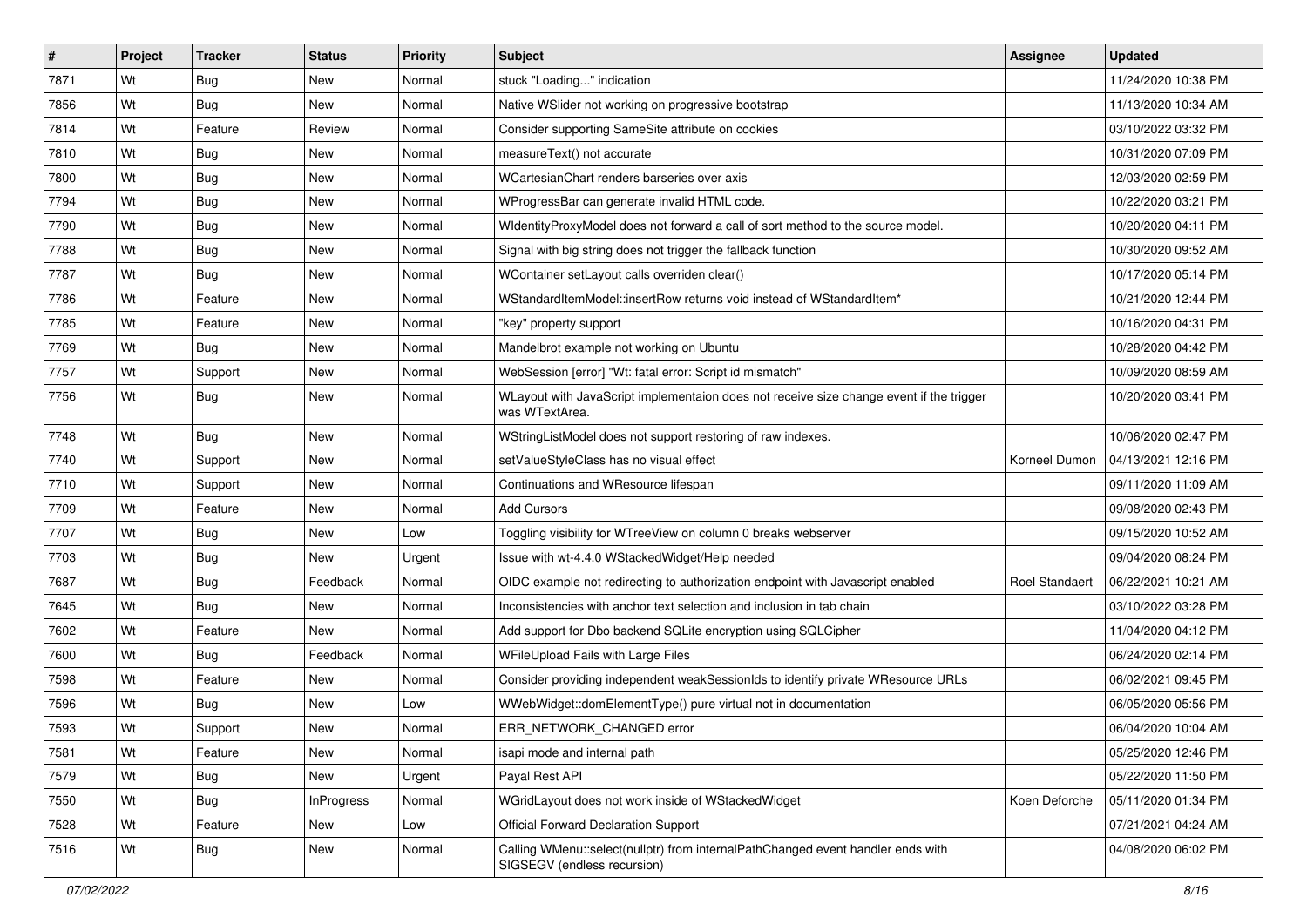| #    | Project | <b>Tracker</b> | <b>Status</b>     | Priority | <b>Subject</b>                                                                                                                                       | <b>Assignee</b> | <b>Updated</b>      |
|------|---------|----------------|-------------------|----------|------------------------------------------------------------------------------------------------------------------------------------------------------|-----------------|---------------------|
| 7514 | Wt      | <b>Bug</b>     | New               | High     | Interactive charts does not work with progressive bootstrap enabled                                                                                  |                 | 04/08/2020 11:42 AM |
| 7512 | Wt      | Bug            | New               | Normal   | Auth Widget is leaking information about existing users                                                                                              |                 | 04/07/2020 02:52 PM |
| 7503 | Wt      | Feature        | New               | Normal   | Support for Forwarded header when determining client address.                                                                                        |                 | 03/24/2020 05:09 PM |
| 7481 | Wt      | <b>Bug</b>     | New               | Normal   | Having a long running command with a processEvents() call in it together with a timer can<br>result in clicked events being processed too many times |                 | 03/05/2020 11:25 AM |
| 7479 | Wt      | Bug            | New               | Normal   | WResource Multipart Request - Error parsing CGI request                                                                                              |                 | 03/04/2020 06:19 PM |
| 7478 | Wt      | <b>Bug</b>     | New               | Normal   | Editing column in wtableview                                                                                                                         |                 | 02/28/2020 10:04 PM |
| 7477 | Wt      | <b>Bug</b>     | New               | Normal   | Wt Axis zoomRangeChanged won't fire when adding/removing a series                                                                                    |                 | 02/27/2020 11:32 AM |
| 7465 | Wt      | Feature        | New               | Normal   | HTTP status code: 429 Too Many Requests (RFC 6585)                                                                                                   |                 | 03/03/2020 07:29 PM |
| 7464 | Wt      | Support        | New               | Normal   | Apache2 mod_fcgid internal path                                                                                                                      |                 | 02/24/2020 02:39 PM |
| 7454 | Wt      | Support        | New               | Normal   | Popup in layout-based design                                                                                                                         |                 | 04/01/2020 11:30 AM |
| 7450 | Wt      | Feature        | New               | Normal   | Allow for the filesystem implementation to be switched to std::filesystem                                                                            |                 | 02/10/2020 02:19 PM |
| 7440 | Wt      | <b>Bug</b>     | New               | Normal   | WTimer results in excessive browser CPU and memory usage when connection is lost                                                                     |                 | 02/05/2020 09:57 AM |
| 7426 | Wt      | Support        | New               | Normal   | Wt::Response::createContinuation() with streaming                                                                                                    |                 | 02/04/2020 06:38 PM |
| 7424 | Wt      | Bug            | New               | Normal   | WContainerWidget::setContentAlignment() has no effect when item is hidden                                                                            |                 | 01/27/2020 10:24 AM |
| 7417 | Wt      | Feature        | Review            | Normal   | HiDPI canvas for WPaintedWidget                                                                                                                      |                 | 03/25/2022 03:29 PM |
| 7401 | Wt      | <b>Bug</b>     | New               | Normal   | removal of ' <meta content="noindex, nofollow" name="robots"/> '                                                                                     |                 | 01/16/2020 05:27 PM |
| 7396 | Wt      | Bug            | New               | Normal   | WTreeView not working when hidden during construction                                                                                                |                 | 01/30/2020 05:13 PM |
| 7389 | Wt      | Feature        | New               | Low      | WTable: support <caption></caption>                                                                                                                  |                 | 01/03/2020 11:20 AM |
| 7385 | Wt      | Feature        | New               | Normal   | More Dynamic Paths                                                                                                                                   |                 | 01/06/2020 05:17 PM |
| 7373 | Wt      | Support        | New               | Normal   | SEH Exception on Wt:DBO rollback                                                                                                                     |                 | 01/08/2020 10:31 AM |
| 7367 | Wt      | Bug            | New               | Normal   | Validators: delay validation until user has entered something                                                                                        |                 | 12/12/2019 03:48 PM |
| 7363 | Wt      | Feature        | New               | Low      | Access to Mail::Message::attachments()                                                                                                               |                 | 04/06/2020 09:30 PM |
| 7351 | Wt      | Feature        | New               | Low      | Give Date Edit alternative calendar                                                                                                                  |                 | 01/30/2020 12:44 PM |
| 7349 | Wt      | Feature        | New               | Normal   | Add WebGL 2.0 support (Equivalent to OpenGL ES 3) to WGLWidget                                                                                       |                 | 12/05/2019 04:52 PM |
| 7346 | Wt      | Support        | Feedback          | Normal   | Using WStandardItemModel and getting error: Wt internal error: Unexpected token: '-'                                                                 |                 | 02/06/2020 05:50 PM |
| 7314 | Wt      | Support        | New               | High     | Worker-Thread-Warning: "Wt: attachThread(): no thread is holding this application's lock?"                                                           |                 | 11/07/2019 12:48 PM |
| 7295 | Wt      | Bug            | New               | Low      | WFileUpload is nearly always unresponsive when app is linked to wtfcqi                                                                               |                 | 10/25/2019 12:16 AM |
| 7292 | Wt      | <b>Bug</b>     | New               | Normal   | Refresh token and access type                                                                                                                        |                 | 10/28/2019 06:44 PM |
| 7281 | Wt      | <b>Bug</b>     | New               | Normal   | WFileUpload keeps previously applied styling when enableAjax() is called                                                                             |                 | 10/14/2019 01:36 PM |
| 7279 | Wt      | Feature        | <b>InProgress</b> | Normal   | WLineEdit add support for HTML5 email type                                                                                                           |                 | 06/29/2022 11:15 AM |
| 7278 | Wt      | Feature        | New               | Normal   | WFileUpload get selected file(s)                                                                                                                     |                 | 10/15/2019 11:10 AM |
| 7275 | Wt      | <b>Bug</b>     | Feedback          | Normal   | WDateTime + Dbo bug                                                                                                                                  |                 | 10/15/2019 01:09 PM |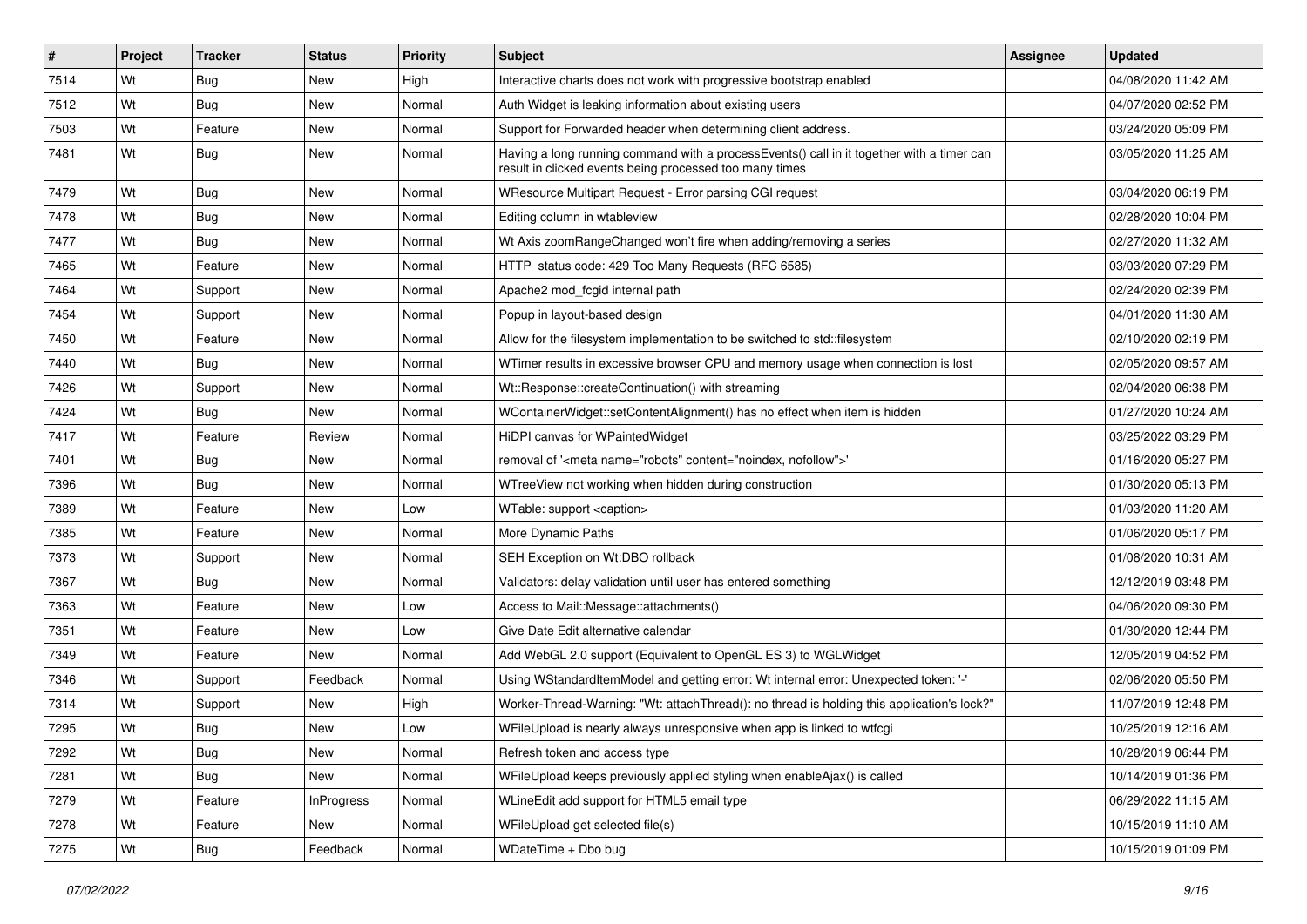| #    | Project | <b>Tracker</b> | <b>Status</b>     | Priority  | <b>Subject</b>                                                                                           | <b>Assignee</b>       | <b>Updated</b>      |
|------|---------|----------------|-------------------|-----------|----------------------------------------------------------------------------------------------------------|-----------------------|---------------------|
| 7274 | Wt      | <b>Bug</b>     | Feedback          | Normal    | Dialog inconsistency                                                                                     |                       | 01/26/2021 05:59 AM |
| 7268 | Wt      | <b>Bug</b>     | Feedback          | Normal    | Session timeout issues                                                                                   |                       | 10/04/2019 02:59 PM |
| 7260 | Wt      | Bug            | Confirmed         | Normal    | WStandardItemModel::removeRows ajaxMode() assertion fail after upgrading to 3.4.1                        |                       | 09/27/2019 10:45 AM |
| 7235 | Wt      | <b>Bug</b>     | Feedback          | High      | JavaScript error - exception_description: Not enough storage is available to complete this<br>operation. |                       | 09/26/2019 03:56 PM |
| 7230 | Wt      | Bug            | Confirmed         | Normal    | Wt4, WVBoxLayout->setResizable not working, children not visible                                         |                       | 09/12/2019 11:51 AM |
| 7228 | Wt      | Feature        | <b>InProgress</b> | Normal    | Mobile Usability for TimeEdit & DateEdit                                                                 | Roel Standaert        | 06/29/2022 02:03 PM |
| 7197 | Wt      | <b>Bug</b>     | New               | Low       | WSpinBox/WDoubleSpinBox valueChanged() is not emitted when connected after the<br>spinbox is rendered    |                       | 08/14/2019 12:57 PM |
| 7196 | Wt      | <b>Bug</b>     | New               | Normal    | Pango 1.44 deprecation warnings                                                                          |                       | 08/14/2019 12:30 PM |
| 7187 | Wt      | <b>Bug</b>     | Feedback          | Normal    | contents of WTabWidget not stretching in height                                                          |                       | 09/09/2019 09:54 PM |
| 7168 | Wt      | Feature        | <b>New</b>        | Normal    | Access to authorization token                                                                            |                       | 08/04/2019 09:00 PM |
| 7144 | Wt      | Bug            | New               | Normal    | WTreeNode: Wether child-node is selectable depends on parent-node                                        |                       | 07/18/2019 01:42 PM |
| 7142 | Wt      | Support        | New               | Normal    | WStringListModel updated in slot does not work as expected                                               |                       | 07/18/2019 09:53 AM |
| 7124 | Wt      | Support        | Feedback          | Normal    | Wt Bad Allocation messages, how can I prevent these?                                                     |                       | 08/05/2019 12:49 PM |
| 7093 | Wt      | Bug            | Feedback          | Normal    | Deadlock when chaining http-requests                                                                     |                       | 07/07/2020 05:18 PM |
| 7082 | Wt      | <b>Bug</b>     | <b>InProgress</b> | Normal    | Regression WStackedWidget in layout with overflow can lose scrollbar on animated<br>transition           | Koen Deforche         | 06/13/2019 12:31 PM |
| 7054 | Wt      | Bug            | <b>InProgress</b> | Normal    | WTableView can lose synchronization during resize and display "Loading" when data is<br>available        | <b>Roel Standaert</b> | 05/31/2019 09:51 AM |
| 7040 | Wt      | <b>Bug</b>     | <b>New</b>        | Normal    | Generated javascript can execute out-of-sequence due to a timing issue with require()                    |                       | 05/12/2019 05:29 PM |
| 7035 | Wt      | Bug            | New               | Normal    | Wt.js can generate requests that exceed server defaults                                                  |                       | 05/03/2019 05:27 PM |
| 7020 | Wt      | <b>Bug</b>     | New               | Normal    | Wt progress bar disable style                                                                            |                       | 08/05/2019 12:46 PM |
| 7010 | Wt      | Support        | New               | Normal    | WTreeView                                                                                                |                       | 04/22/2019 09:46 AM |
| 7009 | Wt      | Bug            | New               | Normal    | WPopupMenu destruction when inside a WMenuItem                                                           |                       | 01/08/2021 01:06 PM |
| 7001 | Wt      | <b>Bug</b>     | New               | Low       | wt-4 build issue on new ubuntu 18.04                                                                     |                       | 04/13/2019 01:26 PM |
| 6887 | Wt      | <b>Bug</b>     | New               | Normal    | WVideo on iphone inconsistencies                                                                         |                       | 02/08/2019 10:09 AM |
| 6817 | Wt      | Bug            | New               | High      | [v3][v4]][Dbo] Force the inclusion of file Wt/Dbo/Dbo (or Wt/Dbo/Dbo.h vor v4)                           |                       | 06/11/2019 01:16 PM |
| 6763 | Wt      | <b>Bug</b>     | New               | Immediate | Setlcon for Wt:: WMenuItem is not working                                                                |                       | 11/07/2021 08:10 AM |
| 6762 | Wt      | <b>Bug</b>     | New               | Normal    | Unicode in mail attachement file name                                                                    |                       | 11/26/2018 01:00 PM |
| 6754 | Wt      | Feature        | New               | Low       | CSS files get cached with 30 days expiration period                                                      |                       | 06/11/2019 01:04 PM |
| 6752 | Wt      | Bug            | New               | Normal    | Wt::WString::trn override issue                                                                          |                       | 11/17/2018 03:39 PM |
| 6749 | Wt      | <b>Bug</b>     | New               | Normal    | WebController sessionCount mutex missing?                                                                |                       | 11/16/2018 12:55 PM |
| 6731 | Wt      | Feature        | New               | Normal    | Wt online demo: Drag drop is not working using touch.                                                    |                       | 11/14/2018 03:45 AM |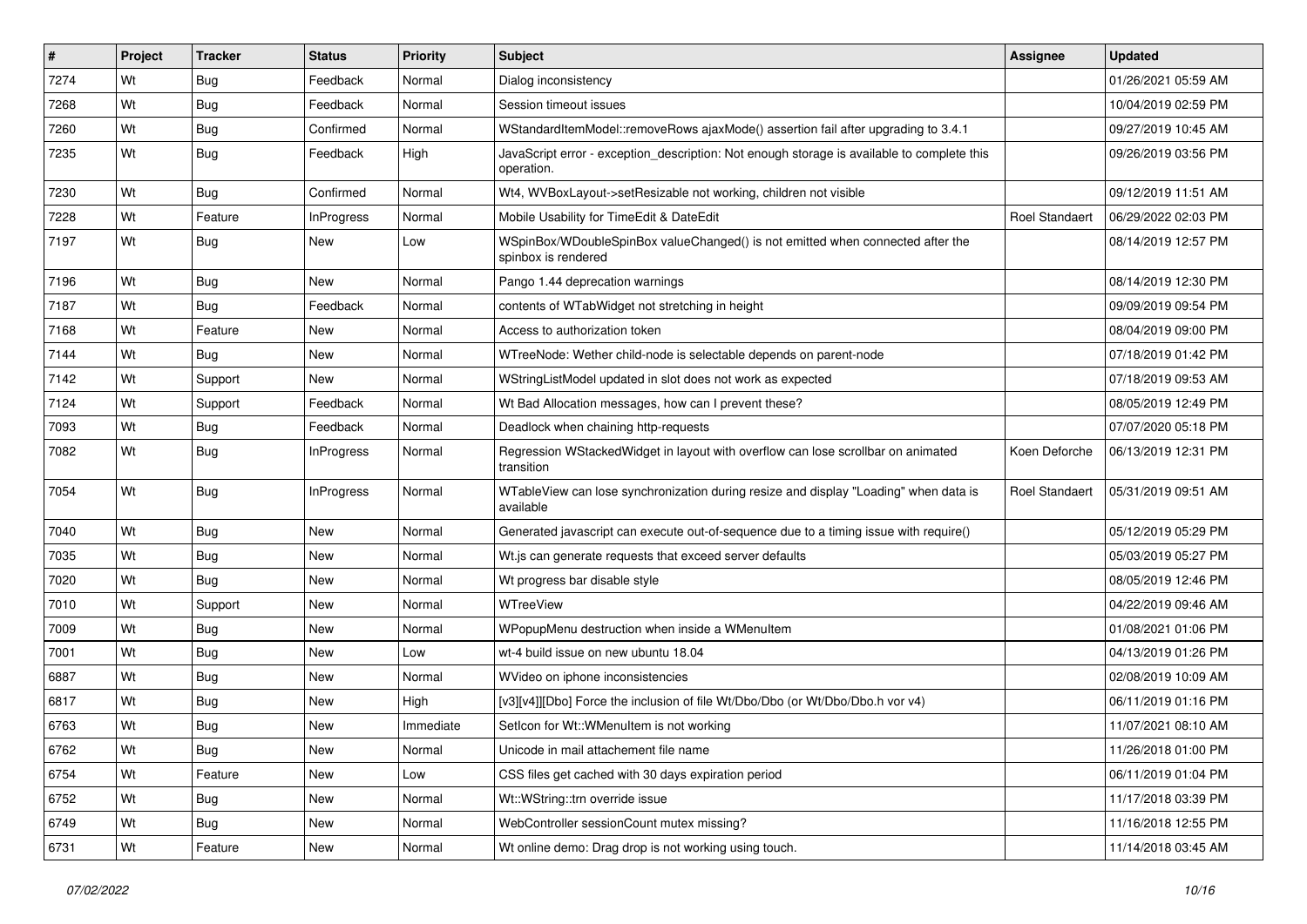| #    | Project | <b>Tracker</b> | <b>Status</b>     | Priority | <b>Subject</b>                                                                    | Assignee              | <b>Updated</b>      |
|------|---------|----------------|-------------------|----------|-----------------------------------------------------------------------------------|-----------------------|---------------------|
| 6722 | Wt      | Bug            | New               | Normal   | high number of bar charts failure                                                 | <b>Roel Standaert</b> | 11/12/2018 05:10 PM |
| 6692 | Wt      | Support        | Feedback          | Normal   | Question: Offline update of WStandardItemModel                                    |                       | 11/01/2018 01:19 AM |
| 6682 | Wt      | Support        | New               | Normal   | Does Wt tabwidget support icon on the tab?                                        |                       | 10/28/2018 04:37 AM |
| 6674 | Wt      | Bug            | <b>New</b>        | Normal   | WFileDropWidget_worker.min.js but no WFileDropWidget_worker.js                    |                       | 10/22/2018 09:28 PM |
| 6669 | Wt      | Support        | Feedback          | Normal   | During installation some incluide directories have wrong permissions              |                       | 10/17/2018 11:23 AM |
| 6657 | Wt      | <b>Bug</b>     | New               | Normal   | Cannot destroy WPopupWidget when it's hidden without invoking undefined behaviour |                       | 12/14/2018 04:43 PM |
| 6635 | Wt      | Bug            | New               | Normal   | WT DBO Segmentation Fault with natural keys                                       |                       | 09/25/2018 04:33 PM |
| 6623 | Wt      | Feature        | New               | Normal   | Support ES6 moudle javascript                                                     |                       | 11/13/2020 05:02 PM |
| 6609 | Wt      | <b>Bug</b>     | <b>InProgress</b> | Normal   | FlexLayoutImpl.js hard-code children's overflow to hidden.                        | Koen Deforche         | 09/14/2018 11:19 AM |
| 6601 | Wt      | Bug            | <b>InProgress</b> | Normal   | WIndow scroll bars gone quite recently                                            | Koen Deforche         | 12/14/2018 04:44 PM |
| 6593 | Wt      | Support        | Feedback          | Normal   | WtTestCookie: why is this cookie set by Wt?                                       |                       | 10/31/2020 10:51 PM |
| 6592 | Wt      | <b>Bug</b>     | Feedback          | High     | Menus not working on latest git version                                           |                       | 09/07/2018 01:01 PM |
| 6587 | Wt      | Bug            | <b>New</b>        | Low      | stod() problem                                                                    |                       | 12/14/2018 04:45 PM |
| 6584 | Wt      | Feature        | New               | Normal   | Make X-Frame-Options a configuration option                                       |                       | 12/15/2020 03:15 PM |
| 6579 | Wt      | Feature        | New               | Normal   | Keep-alive time just for first signal                                             |                       | 09/03/2018 03:01 PM |
| 6533 | Wt      | <b>Bug</b>     | New               | Normal   | wt port in vcpkg                                                                  |                       | 08/14/2018 10:36 AM |
| 6487 | Wt      | Bug            | New               | Normal   | WTree not interactive without JavaScript (works in 3.3.10)                        |                       | 12/14/2018 04:45 PM |
| 6443 | Wt      | Feature        | <b>New</b>        | Normal   | JWT token support                                                                 |                       | 06/12/2018 11:29 AM |
| 6440 | Wt      | Support        | Feedback          | Normal   | Is there way to implement HTTP Server Push Streaming with WT?                     |                       | 05/24/2019 01:34 PM |
| 6434 | Wt      | <b>Bug</b>     | New               | Normal   | WIntValidator: inputFilter does not accept decimal separator                      |                       | 06/05/2018 10:19 AM |
| 6405 | Wt      | <b>Bug</b>     | New               | Normal   | Signal not exposed                                                                |                       | 05/28/2018 12:30 PM |
| 6377 | Wt      | Feature        | Feedback          | Normal   | Wt::Dbo::createTables if table already exists                                     |                       | 05/22/2018 11:08 AM |
| 6374 | Wt      | Feature        | <b>New</b>        | Low      | WStringStream lacks operator<<() overloads for const char* and unsigned int.      |                       | 05/18/2018 09:33 AM |
| 6354 | Wt      | Feature        | New               | Low      | WTextArea setCursorPosition                                                       |                       | 12/14/2018 04:46 PM |
| 6348 | Wt      | Support        | New               | Normal   | Wt::WFileUpload::setDisplayWidget                                                 | Korneel Dumon         | 05/02/2018 05:37 PM |
| 6347 | Wt      | <b>Bug</b>     | <b>New</b>        | Normal   | Layout Direction issue                                                            |                       | 12/14/2018 04:47 PM |
| 6344 | Wt      | Bug            | Feedback          | Urgent   | Wt::Http::Request getUploadedFile or uploadedFiles always empty                   |                       | 05/28/2018 04:27 PM |
| 6342 | Wt      | <b>Bug</b>     | Feedback          | Normal   | Leak in Wt:: Http:: Request:: parseFormUrlEncoded                                 |                       | 06/22/2018 10:15 AM |
| 6332 | Wt      | <b>Bug</b>     | New               | Normal   | Documentation for Wt::Signals and Wt::Signals::connection missing in Wt 4         |                       | 04/12/2018 10:45 AM |
| 6327 | Wt      | <b>Bug</b>     | New               | Normal   | tr function in WTemplate requires browser refresh after locale change             |                       | 04/09/2018 03:35 PM |
| 6325 | Wt      | <b>Bug</b>     | Feedback          | Normal   | Can't find OpenSSL on Windows                                                     |                       | 04/08/2018 04:54 AM |
| 6321 | Wt      | <b>Bug</b>     | Feedback          | High     | Keep-alive requests are not being sent after pressing a download button           |                       | 04/09/2018 12:20 PM |
| 6302 | Wt      | <b>Bug</b>     | New               | Low      | MVC Table Views from the Widget Gallery can't sort numbers                        |                       | 12/14/2018 04:47 PM |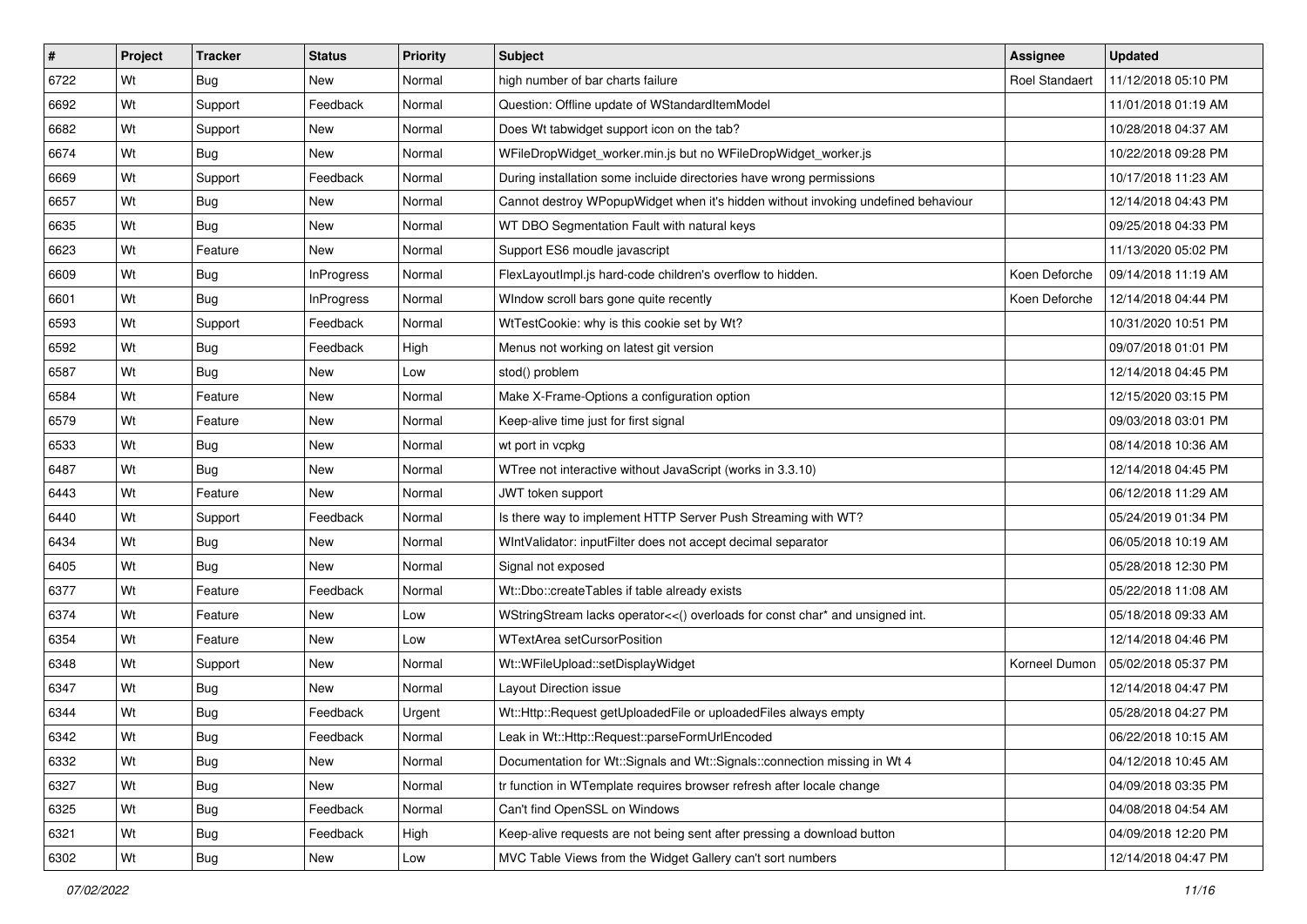| #    | Project | <b>Tracker</b> | <b>Status</b> | Priority | Subject                                                                                                                        | <b>Assignee</b>       | <b>Updated</b>      |
|------|---------|----------------|---------------|----------|--------------------------------------------------------------------------------------------------------------------------------|-----------------------|---------------------|
| 6296 | Wt      | <b>Bug</b>     | New           | Normal   | WPanel children overflow border                                                                                                |                       | 12/14/2018 04:39 PM |
| 6293 | Wt      | Bug            | Feedback      | Normal   | Regression in 3.3.9 for bug #1947                                                                                              | Koen Deforche         | 12/14/2018 04:39 PM |
| 6292 | Wt      | Feature        | New           | Normal   | WBorderLayout suggestion: additional widgets for NE, NW, SE, SW                                                                |                       | 03/14/2018 11:31 PM |
| 6265 | Wt      | Support        | <b>New</b>    | Normal   | Is it possible to use a specific HTTP Status code as a result of an application logic error?                                   |                       | 03/05/2018 11:32 AM |
| 6235 | Wt      | <b>Bug</b>     | <b>New</b>    | Normal   | Wt4.0.2: In certain case, removeFromParent() is not working.                                                                   |                       | 05/02/2018 11:57 AM |
| 6234 | Wt      | <b>Bug</b>     | New           | Normal   | Wt4.0.2: Documentation on WContainerWidget::setLayout() is outdated.                                                           |                       | 02/15/2018 09:09 AM |
| 6232 | Wt      | Bug            | Feedback      | High     | connectionMonitor invalid ackId                                                                                                |                       | 02/13/2018 03:23 PM |
| 6228 | Wt      | Support        | Feedback      | Normal   | Cannot get wt.css/bootstrap.css                                                                                                |                       | 04/10/2018 03:44 PM |
| 6225 | Wt      | Feature        | New           | Normal   | Change license to include GPLv3                                                                                                |                       | 02/04/2018 12:12 PM |
| 6221 | Wt      | Feature        | New           | Normal   | Dbo: create indexes                                                                                                            |                       | 01/30/2018 07:59 PM |
| 6219 | Wt      | <b>Bug</b>     | New           | High     | Multiple transient WDialogs                                                                                                    |                       | 12/14/2018 04:48 PM |
| 6215 | Wt      | <b>Bug</b>     | Feedback      | Normal   | WApplication::setTitle doesn't update <title> in HTML header.</title>                                                          |                       | 12/14/2018 04:48 PM |
| 6213 | Wt      | Bug            | New           | Normal   | bootstrap progress-bar does not update correctly                                                                               | <b>Roel Standaert</b> | 01/22/2018 12:48 PM |
| 6207 | Wt      | Bug            | Feedback      | Normal   | WMediaPlayer: event ended is not raised for files with durations less than 4 seconds,<br>some timeUpdated events are also lost | Koen Deforche         | 01/26/2018 03:53 PM |
| 6205 | Wt      | Bug            | Feedback      | Normal   | Wt Error: Wt: invalid ackId                                                                                                    |                       | 04/12/2018 10:32 AM |
| 6203 | Wt      | Support        | New           | Normal   | Using custom WProgressBar with WMediaPlayer                                                                                    |                       | 01/14/2018 12:16 PM |
| 6196 | Wt      | Bug            | New           | Normal   | Wt::WAbstractArea::id() is not returning the ID used in HTML                                                                   |                       | 01/08/2018 12:25 PM |
| 6195 | Wt      | Feature        | New           | Normal   | Boost::Beast HTTP/S and WebSockets library                                                                                     |                       | 12/14/2018 04:50 PM |
| 6194 | Wt      | Feature        | New           | Low      | WebAssembly support                                                                                                            |                       | 01/02/2018 11:27 AM |
| 6193 | Wt      | Feature        | New           | Normal   | Disable lightening non-selected curve color                                                                                    |                       | 12/21/2017 03:16 AM |
| 6189 | Wt      | Bug            | New           | Normal   | setCurrentIndex(-1) and setNoSelectionEnabled(true)                                                                            |                       | 12/18/2017 10:14 PM |
| 6188 | Wt      | Bug            | New           | Normal   | Local anchor (#) doesn't work after Wt 3.3.6                                                                                   |                       | 12/14/2017 06:23 PM |
| 6185 | Wt      | <b>Bug</b>     | New           | Low      | The documentation for all Wt:: Json library classes is missing the needed #include                                             |                       | 12/13/2017 08:47 PM |
| 6176 | Wt      | <b>Bug</b>     | Feedback      | High     | Wt internal error; code: 5, description: String contains an invalid character - since Update to<br>3.3.9                       |                       | 08/30/2018 04:16 PM |
| 6160 | Wt      | Feature        | InProgress    | Normal   | WFileDropWidget fallback to WFileUpload for mobile                                                                             | Korneel Dumon         | 11/22/2017 10:09 AM |
| 6159 | Wt      | <b>Bug</b>     | New           | Low      | Typos in the widget gallery web page                                                                                           |                       | 11/22/2017 10:08 AM |
| 6158 | Wt      | <b>Bug</b>     | New           | Normal   | Wt::WMenuItem documentation is incomplete                                                                                      |                       | 11/21/2017 10:34 PM |
| 6150 | Wt      | <b>Bug</b>     | New           | Normal   | WTableView edit missplacement (wt4)                                                                                            |                       | 11/20/2017 08:16 PM |
| 6140 | Wt      | <b>Bug</b>     | <b>New</b>    | Normal   | WPopupMenu not closing on pressing one of the items                                                                            |                       | 11/16/2017 08:41 AM |
| 6130 | Wt      | Feature        | New           | Normal   | Impossible to access entity relation of an entity returned from a function   Dbo load(): no<br>active transaction              |                       | 12/26/2017 01:07 PM |
| 6105 | Wt      | <b>Bug</b>     | Feedback      | Normal   | setfocus                                                                                                                       |                       | 12/15/2017 04:27 PM |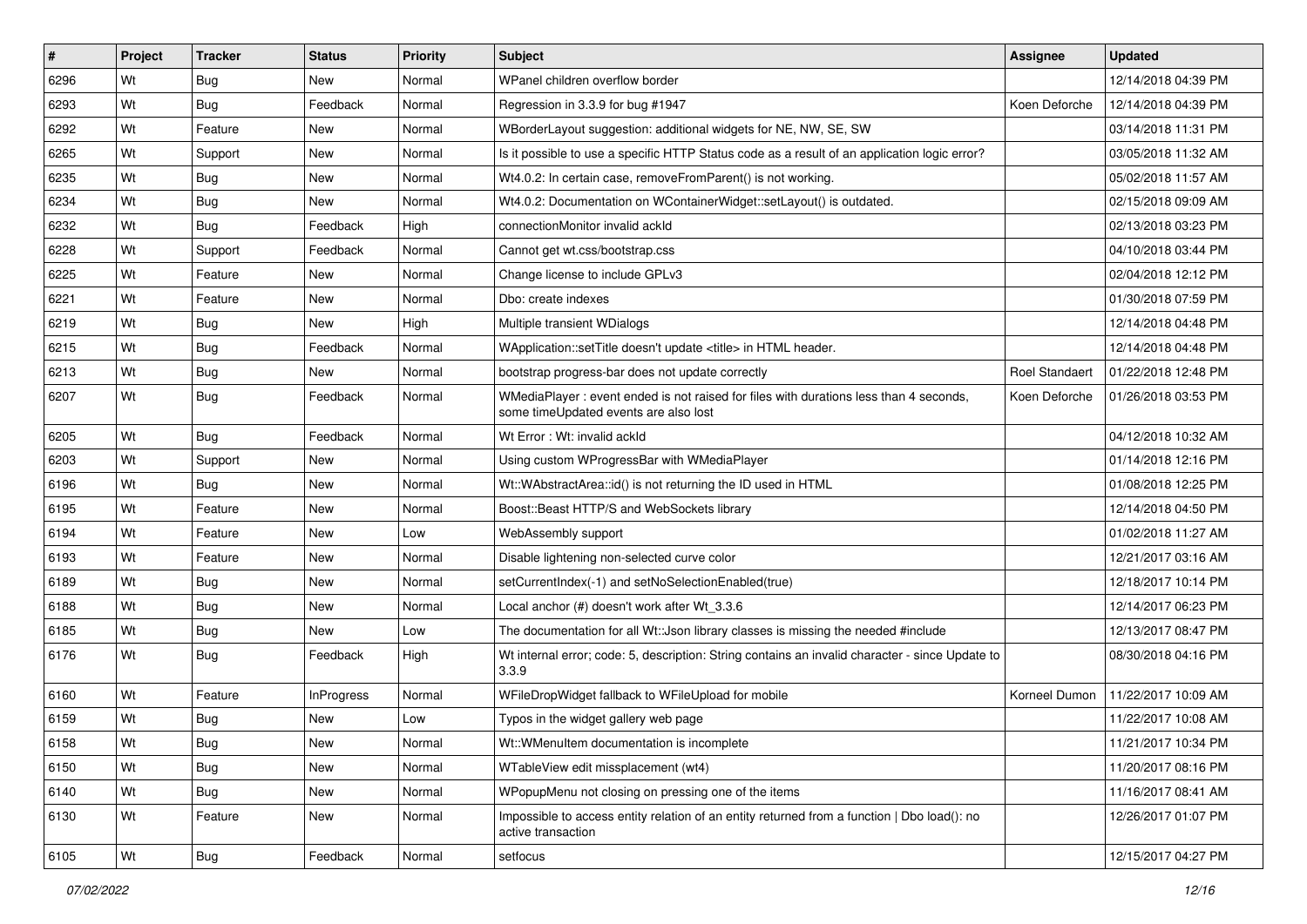| #    | Project | <b>Tracker</b> | <b>Status</b> | <b>Priority</b> | Subject                                                                                                               | <b>Assignee</b>       | <b>Updated</b>      |
|------|---------|----------------|---------------|-----------------|-----------------------------------------------------------------------------------------------------------------------|-----------------------|---------------------|
| 6098 | Wt      | Feature        | New           | Low             | Properly support enableAjax() in WGLWidget                                                                            |                       | 11/02/2017 12:18 PM |
| 6076 | Wt      | Bug            | New           | Normal          | [Wt::Dbo] How to work with entities without parameter-less constructors (classes that<br>require an invariant)        |                       | 10/31/2017 11:18 AM |
| 6075 | Wt      | Bug            | New           | Low             | [Wt::Dbo] Add built-in type support for std::chrono::time_point and std::chrono::seconds                              |                       | 11/09/2017 03:50 PM |
| 6072 | Wt      | Bug            | New           | Normal          | Unable to zoom or pan while the chart's data is being updated.                                                        |                       | 10/30/2017 10:44 AM |
| 6070 | Wt      | Feature        | New           | Normal          | HTML5 geolocation                                                                                                     | Osman Zakir           | 10/29/2017 03:41 PM |
| 6069 | Wt      | Feature        | New           | Normal          | Google Maps geolocation API                                                                                           | Osman Zakir           | 10/28/2017 11:43 PM |
| 6045 | Wt      | Bug            | New           | Normal          | WDoubleValidator: implement inputFilter()                                                                             |                       | 10/25/2017 11:48 AM |
| 6044 | Wt      | Bug            | New           | Normal          | WTabWidget and flex-layout                                                                                            |                       | 08/27/2018 11:41 AM |
| 6037 | Wt      | <b>Bug</b>     | Feedback      | Normal          | [v3] WTable::deteteRow() doesn't delete contents, just the row.                                                       |                       | 11/21/2017 05:51 PM |
| 6028 | Wt      | Bug            | New           | Normal          | ItemIsXHTMLText flag in WAbstractChartModel causes crash when chart is rendered                                       | <b>Roel Standaert</b> | 10/19/2017 08:33 PM |
| 6015 | Wt      | <b>Bug</b>     | New           | Normal          | Oscillation in Chrome at various zoom levels with layouts (WTableView)                                                |                       | 10/17/2017 05:52 PM |
| 6014 | Wt      | <b>Bug</b>     | New           | Normal          | Oscillation in Chrome at various zoom levels with layouts (WPaintedWidget w/Areas)                                    |                       | 10/17/2017 05:04 PM |
| 5971 | Wt      | Bug            | Feedback      | High            | Wt Error                                                                                                              | <b>Roel Standaert</b> | 10/18/2017 05:52 PM |
| 5963 | Wt      | Support        | New           | Normal          | HTTPS server in wthttpd - Error: failed to select ciphers for cipher list                                             | Wim Dumon             | 10/03/2017 07:40 PM |
| 5962 | Wt      | Bug            | New           | Normal          | Properly support toggling drag enabled/disabled on WAbstractItemView                                                  |                       | 10/02/2017 06:58 PM |
| 5959 | Wt      | <b>Bug</b>     | New           | Low             | wt-homepage example source viewer expands then immediately collapses directories if<br>already selected               |                       | 09/28/2017 09:40 PM |
| 5949 | Wt      | Support        | New           | Normal          | WPieChart lables are overlapping                                                                                      |                       | 09/26/2017 12:05 PM |
| 5948 | Wt      | Support        | New           | Normal          | WTreeTable remains loading                                                                                            |                       | 09/26/2017 11:58 AM |
| 5945 | Wt      | Bug            | New           | Normal          | WBoxLayout - WPieChart resizing does not work when nested into a WContainerWidget                                     |                       | 09/25/2017 06:11 PM |
| 5943 | Wt      | Support        | New           | Normal          | Tutorials and Documentation - If possible, please improve                                                             | Osman Zakir           | 09/21/2017 05:42 PM |
| 5915 | Wt      | <b>Bug</b>     | New           | Normal          | Generated javascript causes sometimes Wt internal error - Wt internal error; undefined,<br>description: j7406 is null |                       | 10/12/2018 05:16 PM |
| 5914 | Wt      | Bug            | New           | High            | Wt internal error; code: undefined, description: b.find().get().lastChild is null                                     | <b>Roel Standaert</b> | 09/18/2017 01:16 PM |
| 5913 | Wt      | <b>Bug</b>     | New           | Normal          | WFileUpload has a bug when placed in a WTemplateFormView                                                              |                       | 09/14/2017 12:08 PM |
| 5907 | Wt      | <b>Bug</b>     | New           | Low             | Update Ubuntu installation instructions.                                                                              |                       | 09/10/2017 02:54 AM |
| 5906 | Wt      | <b>Bug</b>     | New           | Low             | CMAKE MINIMUM REQUIRED version is too low.                                                                            |                       | 09/08/2017 12:05 PM |
| 5903 | Wt      | Bug            | New           | Normal          | Http:: Client Racy with abort behaviour                                                                               |                       | 09/01/2017 10:29 PM |
| 5902 | Wt      | Bug            | New           | Normal          | WAxisSliderWidget: Bumping one handler to the edge affects another handler.                                           |                       | 08/31/2017 12:25 PM |
| 5901 | Wt      | <b>Bug</b>     | New           | Normal          | WAxisSliderWidget works incorrectly when the chart is hidden.                                                         |                       | 08/31/2017 12:06 PM |
| 5900 | Wt      | <b>Bug</b>     | New           | Normal          | Context menu disappears in treeview-dragdrop example                                                                  |                       | 08/29/2017 06:01 PM |
| 5892 | Wt      | <b>Bug</b>     | New           | Normal          | wt4 compilation failed with gcc 4.9                                                                                   |                       | 08/31/2017 11:50 AM |
| 5889 | Wt      | <b>Bug</b>     | New           | Normal          | WTreeView loooks bad after data update                                                                                |                       | 09/11/2017 12:40 PM |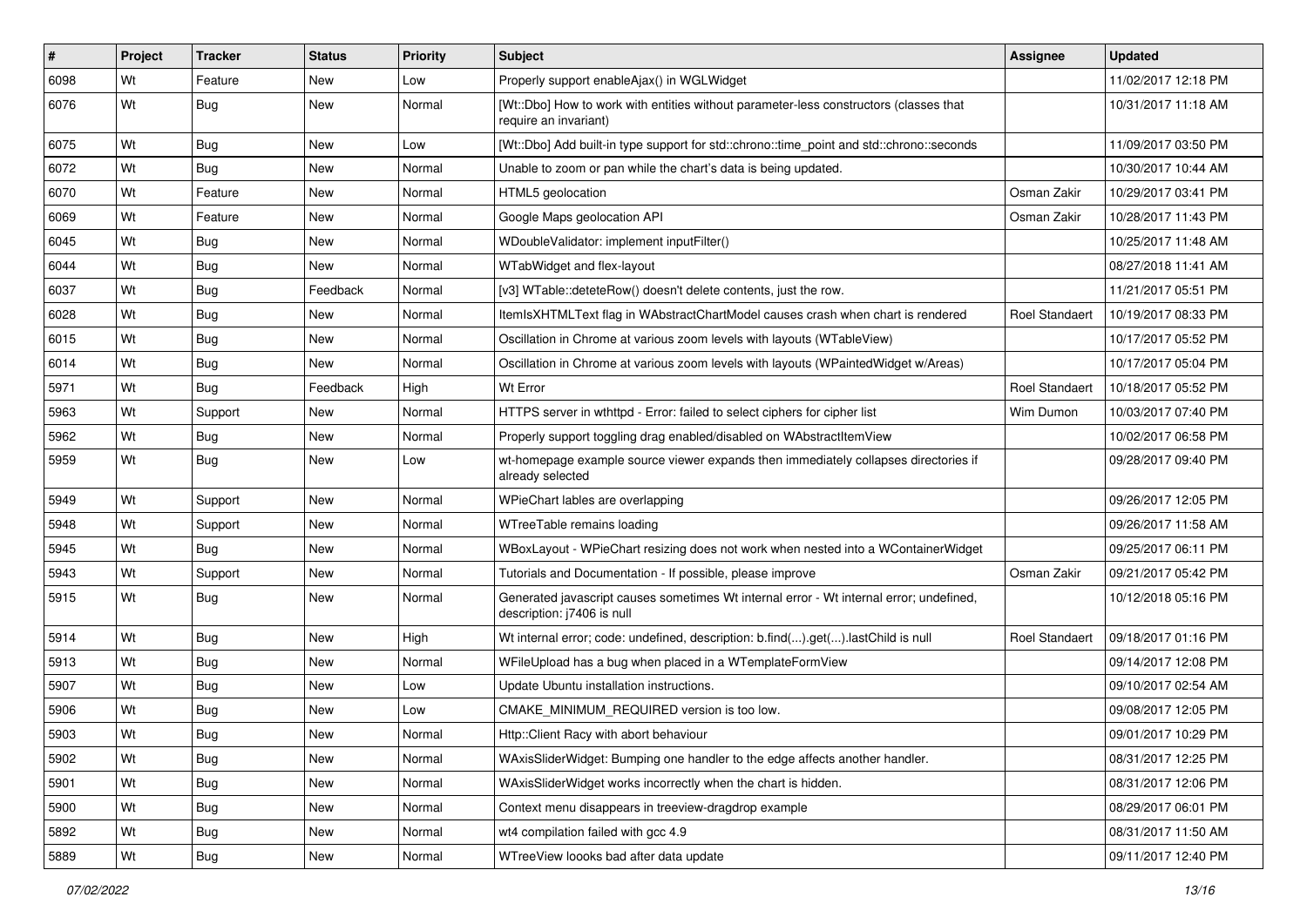| #    | Project | <b>Tracker</b> | <b>Status</b>     | <b>Priority</b> | Subject                                                                | <b>Assignee</b>         | <b>Updated</b>      |
|------|---------|----------------|-------------------|-----------------|------------------------------------------------------------------------|-------------------------|---------------------|
| 5888 | Wt      | Support        | New               | Normal          | Wt blog rss-feed suggest wrong subscribe address                       |                         | 08/23/2017 03:16 PM |
| 5882 | Wt      | <b>Bug</b>     | <b>New</b>        | Normal          | WTableView with BootstrapTheme v2 doesn't render all rows (ep.2)       |                         | 08/19/2017 01:07 AM |
| 5881 | Wt      | Bug            | New               | Normal          | --ssl-prefer-server-ciphers option not documented                      |                         | 08/31/2017 01:00 PM |
| 5872 | Wt      | Support        | New               | Normal          | OAuth2 authentication using oauth.wt.exe sample                        |                         | 08/11/2017 11:43 AM |
| 5870 | Wt      | Support        | <b>New</b>        | Normal          | Auth1.C sample doesn't authenticate (3.3.7)                            |                         | 08/10/2017 03:46 PM |
| 5865 | Wt      | Support        | New               | Normal          | Adding and Removing Rules with WCssStyleSheet                          |                         | 08/17/2017 12:30 PM |
| 5838 | Wt      | Bug            | Feedback          | Normal          | Error on empty WComboBox (on 3.3.7)                                    |                         | 08/09/2017 02:31 PM |
| 5835 | Wt      | Bug            | New               | High            | SHA1 is recommended as a suitable password hashing method              |                         | 08/11/2017 04:32 PM |
| 5829 | Wt      | <b>Bug</b>     | <b>New</b>        | Normal          | WFormModel::FieldMap with "const char*" key                            |                         | 08/31/2017 01:34 PM |
| 5808 | Wt      | Bug            | New               | Normal          | Wt 4.0.0-rc1 examples segfault on Alpine                               |                         | 12/05/2017 04:30 PM |
| 5807 | Wt      | <b>Bug</b>     | New               | Normal          | WMediaPlayer custom time text widgets working                          |                         | 12/23/2019 01:35 PM |
| 5797 | Wt      | Bug            | New               | Normal          | Wt 4: Cannot build Dbo separately                                      |                         | 07/10/2017 01:42 PM |
| 5779 | Wt      | Bug            | <b>New</b>        | Low             | Errors in documentation for WLengthValidator                           |                         | 06/26/2017 02:15 PM |
| 5776 | Wt      | Bug            | <b>InProgress</b> | Normal          | Two second startup delay with default bootstrap without javascript     | Koen Deforche           | 06/22/2017 02:13 PM |
| 5770 | Wt      | Bug            | <b>New</b>        | Normal          | Error during chart rendering                                           |                         | 06/16/2017 10:47 AM |
| 5768 | Wt      | Feature        | New               | Normal          | CMake: Export Wt package                                               | Konstantin<br>Podsvirov | 09/13/2017 12:07 PM |
| 5766 | Wt      | Support        | <b>New</b>        | Low             | Possible failure in WDialog::setMaximumSize documentation              |                         | 07/12/2017 05:00 PM |
| 5765 | Wt      | <b>Bug</b>     | New               | Normal          | WDialog with percentage based initial size is not resizeable by user   |                         | 06/14/2017 04:19 PM |
| 5755 | Wt      | Feature        | New               | Normal          | Google Maps geolocation API                                            | Osman Zakir             | 06/08/2017 02:00 PM |
| 5753 | Wt      | Support        | <b>New</b>        | Normal          | img tag problem in XHTMLUnsafeText                                     |                         | 06/08/2017 12:40 AM |
| 5748 | Wt      | Feature        | New               | Normal          | Update wthttpd section in Features page on Wt website                  |                         | 06/06/2017 01:39 PM |
| 5747 | Wt      | Feature        | New               | Normal          | Advertise WResouce and Http::Request::pathInfo()                       |                         | 06/06/2017 11:48 AM |
| 5746 | Wt      | Feature        | New               | Normal          | Add a configuration option for wthttpd to set expiration duratio       |                         | 06/05/2017 10:58 AM |
| 5741 | Wt      | Bug            | Feedback          | Normal          | Segfault when WDatePicker destructor is called                         |                         | 06/06/2017 03:30 PM |
| 5714 | Wt      | Feature        | <b>New</b>        | Normal          | Support for running the server in the main thread only                 |                         | 05/19/2017 10:13 AM |
| 5685 | Wt      | Feature        | New               | Normal          | Add a Logo to the navigation bar                                       |                         | 04/28/2017 12:28 PM |
| 5674 | Wt      | Feature        | New               | Normal          | Multiple series for WAxisSliderWidget.                                 |                         | 04/24/2017 12:53 PM |
| 5657 | Wt      | Feature        | New               | Normal          | HTTP client requests with futures or something similar?                |                         | 04/14/2017 05:46 PM |
| 5649 | Wt      | Feature        | New               | Normal          | Add an API to WIOService to cancel scheduled tasks                     | Roel Standaert          | 04/11/2017 01:26 PM |
| 5643 | Wt      | Feature        | New               | Normal          | Consider suppressing some VC++ warnings to have a cleaner build output | Wim Dumon               | 04/07/2017 06:10 PM |
| 5640 | Wt      | Feature        | New               | Normal          | Add methods to contruct WSslCertificate from a file or data in memory  |                         | 04/04/2017 04:41 PM |
| 5637 | Wt      | <b>Bug</b>     | New               | Normal          | Using Wt::Dbo cause MySQL prepared statement leak                      |                         | 03/31/2017 06:34 PM |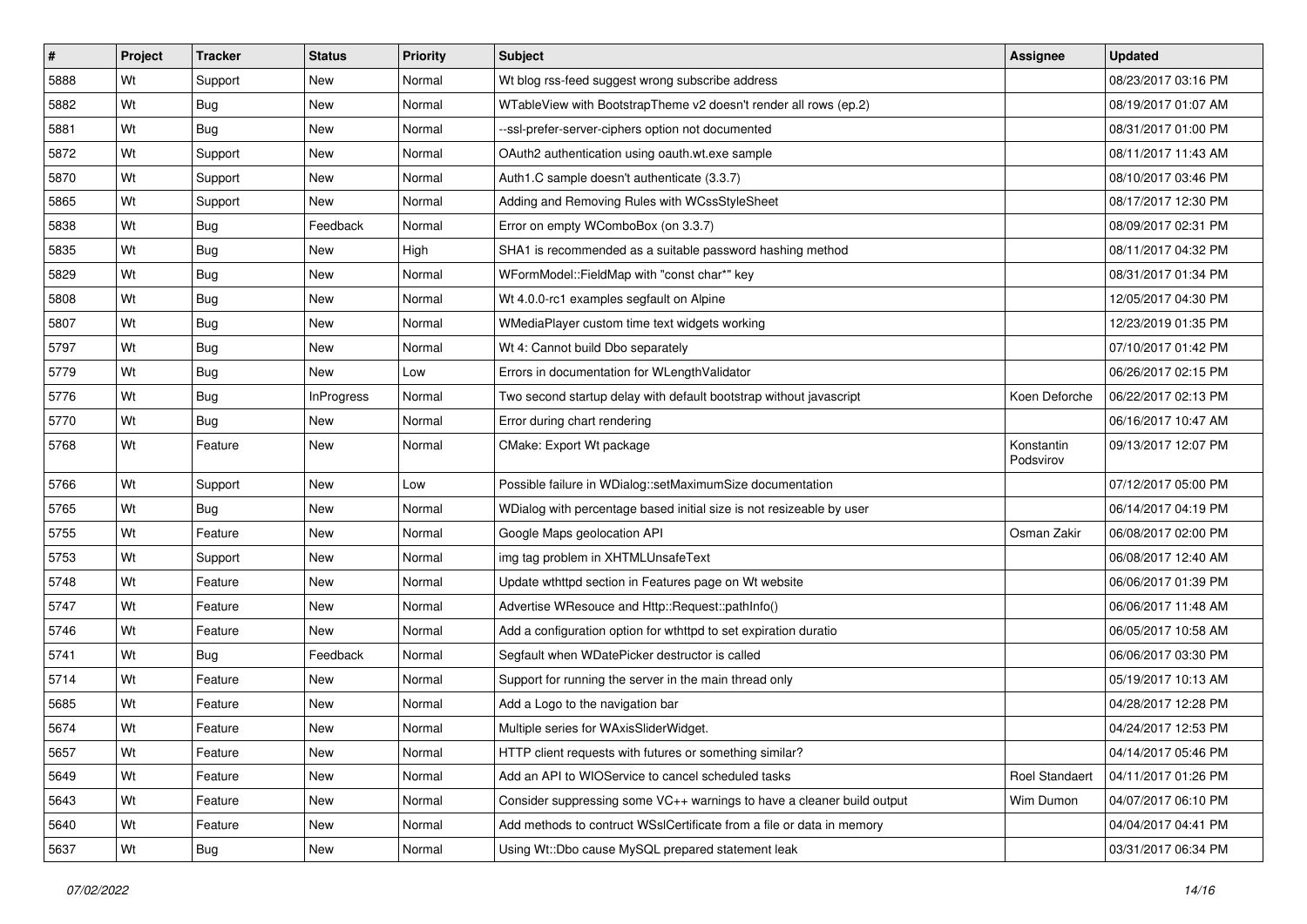| #    | Project | <b>Tracker</b> | <b>Status</b>     | <b>Priority</b> | Subject                                                                                                                                   | <b>Assignee</b>       | <b>Updated</b>                        |
|------|---------|----------------|-------------------|-----------------|-------------------------------------------------------------------------------------------------------------------------------------------|-----------------------|---------------------------------------|
| 5624 | Wt      | <b>Bug</b>     | New               | Normal          | WApplication::bind() documentation is misleading about WServer::post()                                                                    |                       | 03/26/2017 12:49 PM                   |
| 5622 | Wt      | Bug            | New               | Normal          | WPainter draws ellipses as 360 degree arcs, which is not the same                                                                         |                       | 03/24/2017 03:30 PM                   |
| 5618 | Wt      | Feature        | New               | Normal          | Multirow features in Wt Tableview                                                                                                         | Koen Deforche         | 03/23/2017 03:11 AM                   |
| 5617 | Wt      | Feature        | New               | High            | PostgreSQL notify system                                                                                                                  | Koen Deforche         | 03/23/2017 03:06 AM                   |
| 5606 | Wt      | Feature        | Feedback          | Low             | $c++$ exceptions                                                                                                                          |                       | 03/21/2017 11:53 AM                   |
| 5604 | Wt      | Feature        | New               | Normal          | Document undocumented WServer member functions                                                                                            |                       | 03/26/2017 12:04 PM                   |
| 5597 | Wt      | <b>Bug</b>     | <b>InProgress</b> | Normal          | setTransient on WPopupWidget not effective on iOS                                                                                         |                       | Michiel Derhaeg   04/03/2017 03:35 PM |
| 5587 | Wt      | Feature        | New               | Normal          | WCartesianChart should honor WAxis::titleOffset() if specified                                                                            |                       | 03/08/2017 05:02 PM                   |
| 5585 | Wt      | Bug            | New               | Normal          | PayPal description is not showing                                                                                                         | Koen Deforche         | 03/06/2017 08:21 PM                   |
| 5584 | Wt      | <b>Bug</b>     | New               | Normal          | Wt::Http::Client abort() documentation incomplete                                                                                         |                       | 03/03/2017 12:24 PM                   |
| 5559 | Wt      | <b>Bug</b>     | Feedback          | Normal          | Server push - concurrency issue                                                                                                           | Roel Standaert        | 01/16/2018 02:41 PM                   |
| 5555 | Wt      | <b>Bug</b>     | <b>InProgress</b> | Urgent          | <b>WVBoxLayout WMediaPlayer</b>                                                                                                           | <b>Roel Standaert</b> | 02/27/2017 07:15 PM                   |
| 5552 | Wt      | Feature        | New               | Low             | setMaximumTextSize(int) support in WPushButton                                                                                            |                       | 02/15/2017 05:20 AM                   |
| 5551 | Wt      | <b>Bug</b>     | New               | Normal          | WResource doesn't receive http patch / Wt::Http::Client doesn't support sending patch                                                     |                       | 02/12/2017 11:13 PM                   |
| 5544 | Wt      | Feature        | New               | Normal          | Real-time telemetry plots                                                                                                                 |                       | 02/23/2017 11:05 AM                   |
| 5494 | Wt      | Support        | New               | Normal          | Binary size doubled with recent version of Wt                                                                                             |                       | 01/19/2017 05:06 PM                   |
| 5473 | Wt      | Support        | New               | High            | performance issues with nested wcontainerwidgets and calling removeWidget for all inner<br>widgets                                        |                       | 01/03/2017 06:07 PM                   |
| 5461 | Wt      | Bug            | Feedback          | High            | Wt:: Widget Set mode does not handle page refresh                                                                                         |                       | 12/11/2016 03:23 PM                   |
| 5411 | Wt      | Support        | New               | Normal          | Using the Wt::WColor::fromHSL and toHSL.                                                                                                  |                       | 11/08/2016 03:05 PM                   |
| 5402 | Wt      | Feature        | New               | Normal          | Wt::Dbo support for PostgresSQL NOTIFY/LISTEN                                                                                             |                       | 11/06/2016 06:13 PM                   |
| 5400 | Wt      | Feature        | New               | Normal          | Wt::Dbo::backend::Mysqlconnection secured connection using SSL/TLS to a MySql server                                                      |                       | 11/04/2016 02:23 PM                   |
| 5390 | Wt      | Bug            | Feedback          | Normal          | Calendar widget shows up after calling WDateEdit::setHidden(false)                                                                        | André Jacobs          | 11/28/2016 05:35 PM                   |
| 5353 | Wt      | <b>Bug</b>     | New               | Normal          | Widget Gallery "Integration example" has some issues with validation                                                                      |                       | 10/20/2016 07:46 PM                   |
| 5350 | Wt      | Bug            | New               | Normal          | boost 1.62 and exception: Error (asio): set_option: Bad file descriptor                                                                   |                       | 10/18/2016 11:55 AM                   |
| 5343 | Wt      | Support        | Feedback          | Normal          | Wt::WTable headers                                                                                                                        | Koen Deforche         | 10/28/2016 07:01 PM                   |
| 5341 | Wt      | Support        | New               | Normal          | WTableCell focus lost                                                                                                                     |                       | 10/13/2016 07:06 PM                   |
| 5339 | Wt      | <b>Bug</b>     | Feedback          | Normal          | Json::Value comparision operator always returns true                                                                                      | André Jacobs          | 04/03/2017 12:44 PM                   |
| 5338 | Wt      | <b>Bug</b>     | New               | Normal          | GoogleMap usage without Internet connection                                                                                               |                       | 10/13/2016 12:21 PM                   |
| 5337 | Wt      | Feature        | Feedback          | Normal          | WMatrix::translate support 3D                                                                                                             |                       | 10/13/2016 06:17 PM                   |
| 5324 | Wt      | <b>Bug</b>     | New               | Normal          | Win32 binary releases: include .lib files for openssl                                                                                     | Wim Dumon             | 10/06/2016 12:56 AM                   |
| 5307 | Wt      | Feature        | New               | Normal          | Possibility of setting a different thread_pool count for main process and session processes,<br>or detect if I'm a session process or not |                       | 09/29/2016 04:55 PM                   |
| 5298 | Wt      | Bug            | New               | Normal          | WGoogleMap does not use google_api_key where needed                                                                                       |                       | 09/29/2016 12:01 AM                   |